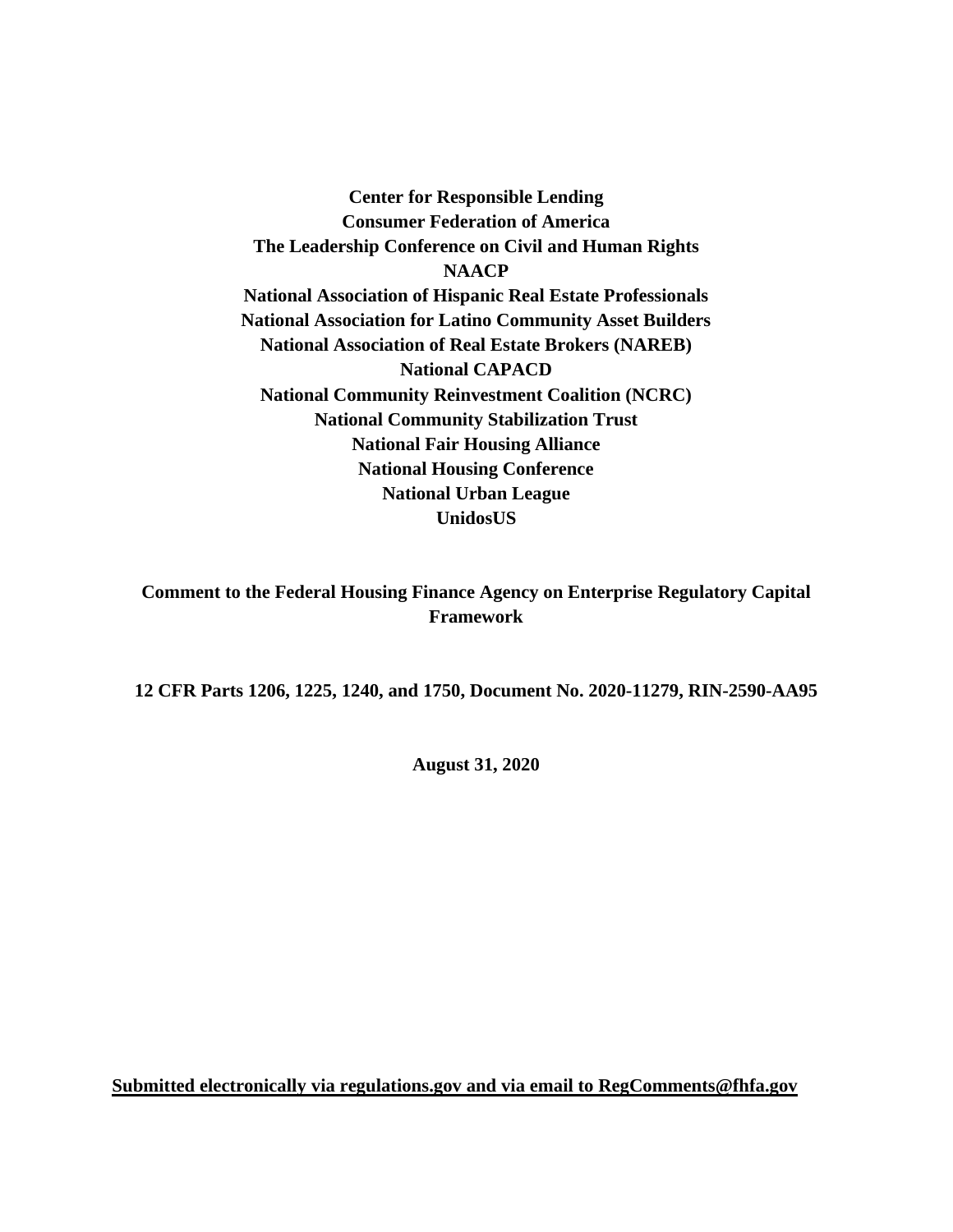## **I. Introduction and Executive Summary**

Thank you for the opportunity to comment on the Federal Housing Finance Agency's (FHFA's) re-proposed rule on capital requirements for Fannie Mae and Freddie Mac (the governmentsponsored enterprises, or GSEs).

In our view, the proposed rule erroneously treats the GSEs as banks and therefore requires banklike capital. This leads to gratuitously high capital levels that run directly contrary to the GSEs' charter mission to promote access to mortgage credit to underserved borrowers, to serve a countercyclical role in the mortgage market, and to FHFA's duty to reasonably support the safety and soundness of the GSEs and U.S. housing finance system.

The proposed rule's approach would unnecessarily increase costs and reduce mortgage credit availability, with an acute impact on low- to moderate-income families and families of color. It would do this directly, by pricing out of the GSE channel many borrowers with lower credit scores and higher loan-to-value (LTV) ratios, and indirectly, by pricing out higher credit score and lower LTV borrowers that generate much of the current system's cross subsidy to make its loans more affordable.

The rule would hamstring the GSEs in fulfilling their countercyclical mission in a crisis. It would shrink the conventional market's footprint, likely shifting significant volume to FHA, and leave more of the mortgage market subject to the swings of portfolio and PLS markets, which tend to dry up quickly in times of stress, including the financial crisis of 2008.

And the rule would not reduce risk to the overall housing finance system, but rather simply redistribute and concentrate it. By removing the GSEs' incentive to distribute their credit risk, the rule would lead to more risk being held at the GSEs despite their smaller market share.

Moreover, consistent with the GSEs' mission, FHFA should consider the impact on low- to moderate-income borrowers and borrowers of color. We support FHFA's attempt to provide a more level application of capital requirements across risk levels to reduce the relative penalty that lower-wealth families pay for large-scale and systemic events over which they have no control and from which they disproportionately suffer. However, the combination of excessive overall capital requirements and a minimum that is too high for low-risk loans in the proposed rule would result in net increases in costs for lower-wealth families. As described in section IV, the proposal would have a disproportionate impact on people of color, intensifying pricing disparities and making mortgage credit more expensive and less available, thereby aggravating the racial wealth gap.

The proposed rule is thus critically flawed as written. We recommend that FHFA:

- 1) Refrain from adopting bank capital rules for the GSEs;
- 2) Count a portion of guarantee fee revenue as capital for risk-based capital requirements;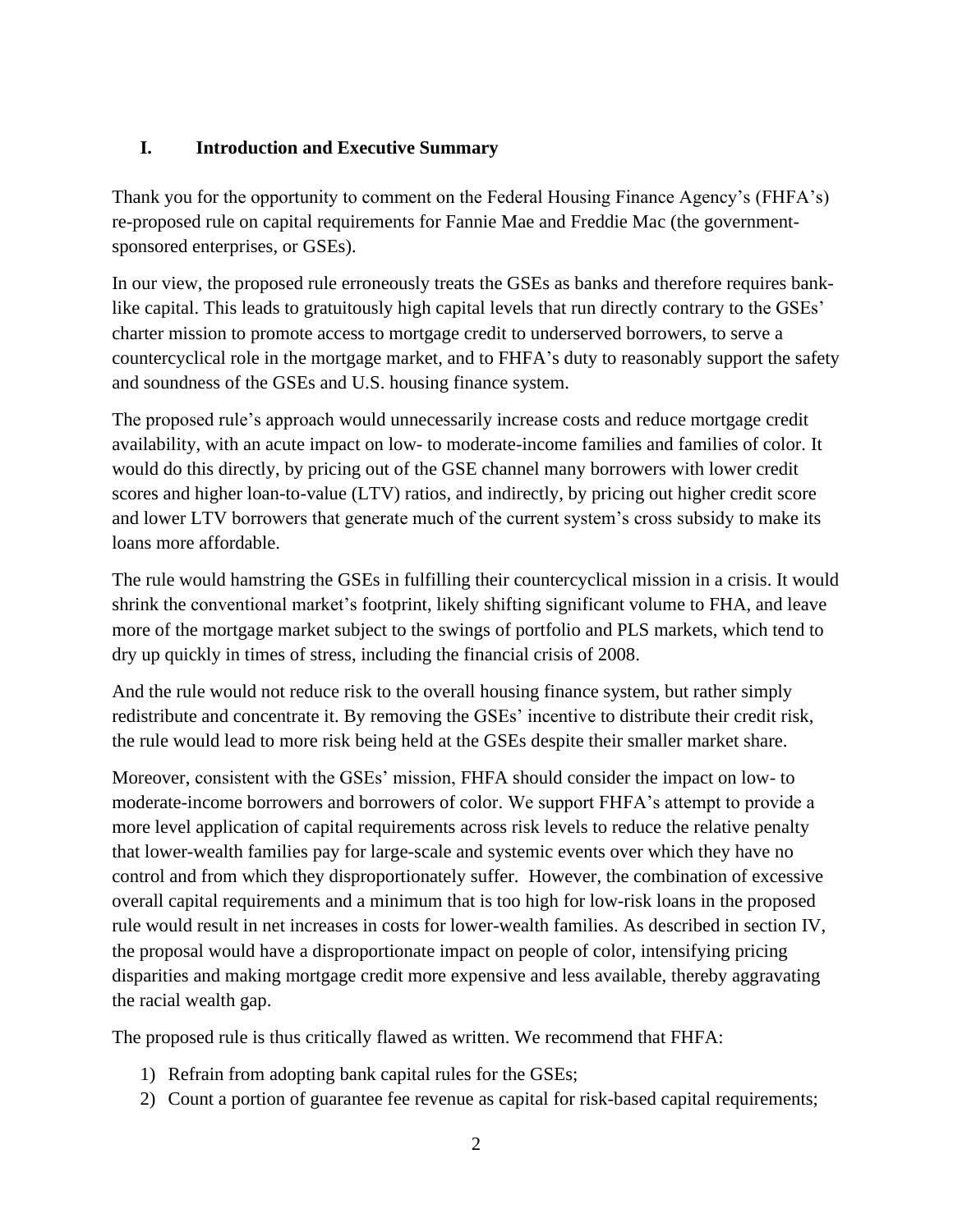- 3) Treat properly discounted CRT as a component of required credit risk capital;
- 4) Eliminate the punitive stability capital buffer and the countercyclical capital buffer;
- 5) Lower the leverage ratio to the alternative proposal from the 2018 proposed rule of 1.5% for trust assets and 4% for retained portfolio; and
- 6) Regulate the GSEs as utilities to promote affordability and more equitably serve low- to moderate borrowers and families of color, as well as to promote safety and soundness of the GSEs.

## **II. The GSEs' Public Interest Duties Should Shape the Final Rule**

In exchange for government support, the GSEs have an explicit public interest mission. This mission is foundational and part of their charters – the GSEs' very reason for existing.<sup>1</sup>

There are three essential components to their mission. First, the GSEs were created to promote access to credit throughout the Nation, with an emphasis on housing for low- and moderateincome families and underserved areas. To this end, the GSEs must also ensure that fair lending is at the root of all their activities. According to their charters, the GSEs are required to report to Congress on how they "assess underwriting standards, business practices, repurchase requirements, pricing, fees, and procedures, that affect the purchase of mortgages for low‐ and moderate-income families, or that may yield disparate results based on the race of the borrower, including revisions thereto to promote affordable housing or fair lending."<sup>2</sup>

As part of their mission, the GSEs are to pursue "activities relating to mortgages on housing for low- and moderate-income families involving a reasonable economic return *that may be less than the return earned on other activities* . . . ." (emphasis added).<sup>3</sup> The GSEs do so pursuing lower required but positive returns for certain purchase and rate-term refinance borrowers, particularly those who are lower-income or lower-wealth. Indeed, as quasi-insurance companies, a crucial function of the GSEs is to pool risk nationally. Pooling risk is key to the GSEs' ability to serve underserved borrowers and meet their charter mission.

<sup>&</sup>lt;sup>1</sup> See 12 U.S.C. § 1716; 12 U.S.C. § 1451. The legislated purpose of the GSEs, as stated in their charters, is to:

<sup>1.</sup> provide stability in the secondary market for residential mortgages;

<sup>2.</sup> respond appropriately to the private capital market;

<sup>3.</sup> provide ongoing assistance to the secondary market for residential mortgages (including activities relating to mortgages on housing for low- and moderate-income families involving a reasonable economic return that may be less than the return earned on other activities) by increasing the liquidity of mortgage investments and improving the distribution of investment capital available for residential mortgage financing;

<sup>4.</sup> promote access to mortgage credit throughout the Nation (including central cities, rural areas, and underserved areas) by increasing the liquidity of mortgage investments and improving the distribution of investment capital available for residential mortgage financing;

<sup>5.</sup> manage and liquidate federally owned mortgage portfolios in an orderly manner, with a minimum of adverse effect upon the residential mortgage market and minimum loss to the Federal Government.

<sup>2</sup> *See* 12 U.S.C. § 1456(f)(2)(G).

<sup>3</sup> 12 U.S.C. §§ 1716(4) and (3).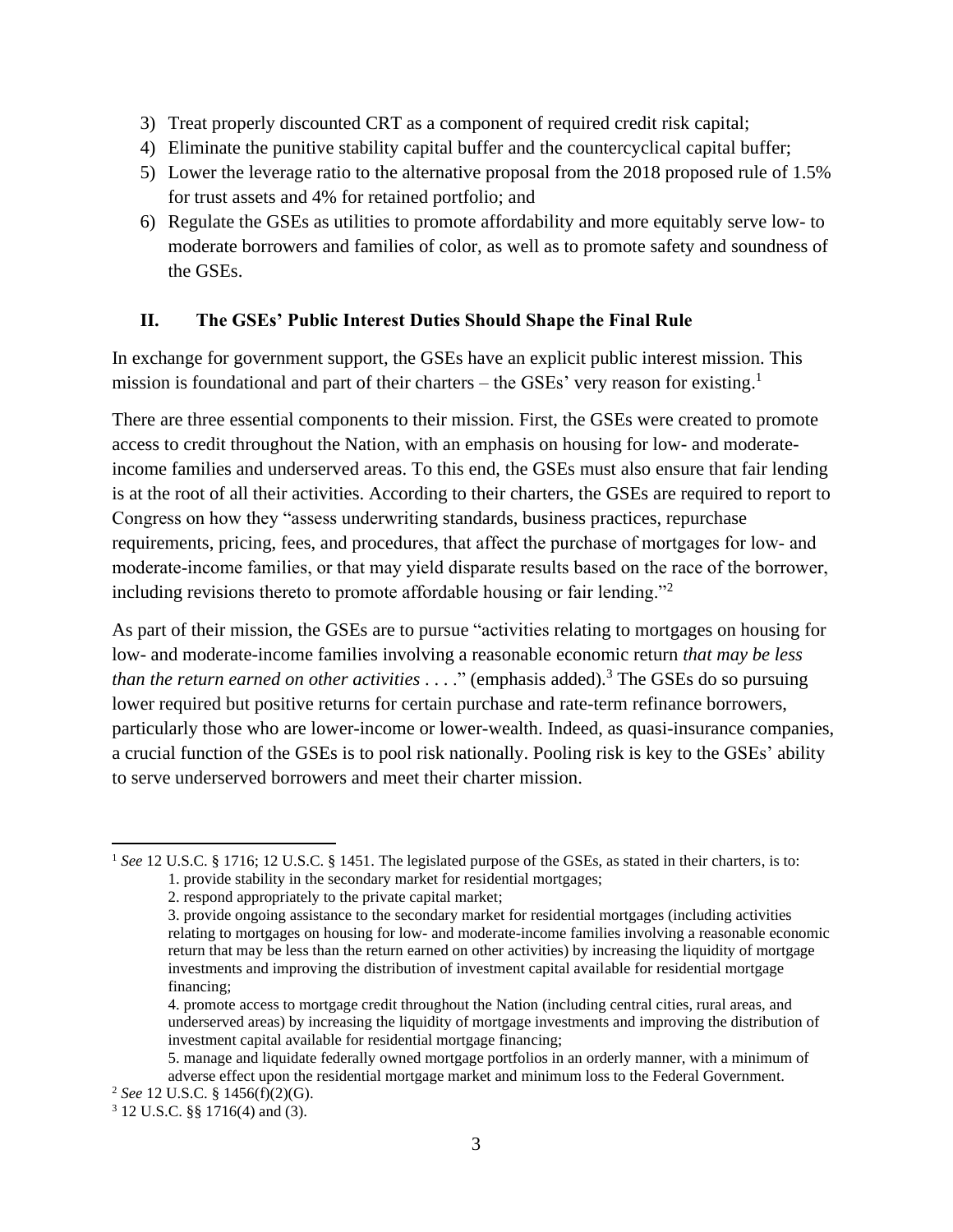Second, the GSEs have a countercyclical mandate to provide liquidity through all market cycles. This is reflected in their requirements to "provide stability in the secondary market for residential mortgages", "respond appropriately to the private capital market", meaning fill in for it when it retreats, and "provide *ongoing* assistance to the secondary market for residential mortgages" (emphasis added). Unlike other participants in the housing finance system, the GSEs are needed to continue providing mortgage liquidity in a crisis or the entire housing finance system will seize up, harming the national economy. For example, during and after the 2008 financial crisis, private-label securities (PLS) funding evaporated; the GSEs, along with Ginnie Mae, picked up the slack. <sup>4</sup> Moreover, the GSEs are playing a critical role during the COVID-19 crisis. As the Urban Institute found, during the first six months of 2020, the GSEs added \$214 billion in net issuance, while the non-agency market dramatically pulled back because of COVID-19 liquidity concerns.<sup>5</sup>

Lastly, as the GSEs' regulator, FHFA must promote the safety and soundness of the GSEs *and* the housing finance system. Under the Housing and Economic Recovery Act of 2008 (HERA), FHFA must ensure that the GSEs "operate in a safe and sound manner", but it also has responsibilities to the system as a whole, to ensure that "the operations and activities [of the GSEs] foster liquid, efficient, competitive, and resilient national housing finance markets".<sup>6</sup> The safety and soundness of the GSEs is necessary but not sufficient to meet their responsibility for the stability of the system.

The GSEs' charter obligations are buttressed by series of federal laws, regulations and executive orders that form a strong regulatory framework aimed at ensuring non‐discrimination in the housing and mortgage markets. These include the Fair Housing Act,<sup>7</sup> Equal Credit Opportunity Act,<sup>8</sup> Federal Housing Enterprises Financial Safety and Soundness Act (Safety and Soundness Act) and its implementing regulations, HERA, and several Executive Orders. The GSEs are required to meet affordable housing goals<sup>9</sup> and have a duty to serve underserved markets.<sup>10</sup> This framework and these obligations underscore the priority that Congress has placed upon fair access to housing, including mortgage lending. They represent Congress' long-term view that all secondary mortgage market participants have an affirmative duty to further fair lending. These

<sup>4</sup> David Min, *How Government Guarantees in Housing Finance Promote Stability*, 50 Harv. J. Legis. 437 (2013), at p. 467, available at

[https://scholarship.law.uci.edu/cgi/viewcontent.cgi?referer=https://www.google.com/&httpsredir=1&article=1036&](https://scholarship.law.uci.edu/cgi/viewcontent.cgi?referer=https://www.google.com/&httpsredir=1&article=1036&context=faculty_scholarship) [context=faculty\\_scholarship.](https://scholarship.law.uci.edu/cgi/viewcontent.cgi?referer=https://www.google.com/&httpsredir=1&article=1036&context=faculty_scholarship)

<sup>5</sup> Edward Golding, Laurie Goodman and Jun Zhu, *Analysis of the Proposed 2020 FHFA Rule on Enterprise Capital*, Urban Institute (August 2020), at p. 9, available at

[https://www.urban.org/sites/default/files/publication/102779/analysis-of-the-proposed-2020-rule-on-enterprise](https://www.urban.org/sites/default/files/publication/102779/analysis-of-the-proposed-2020-rule-on-enterprise-capital_0.pdf)[capital\\_0.pdf.](https://www.urban.org/sites/default/files/publication/102779/analysis-of-the-proposed-2020-rule-on-enterprise-capital_0.pdf)

<sup>6</sup> 12 U.S.C. § 4513(a)(1).

<sup>7</sup> 42 U.S.C. § 3601 *et seq*.

<sup>8</sup> 5 U.S.C. § 1691 *et seq.*

<sup>9</sup> 12 U.S.C. § 4561. Additionally, section 4564 describes a focus on serving "minority census tracts."

<sup>10</sup> 12 U.S.C. § 4565.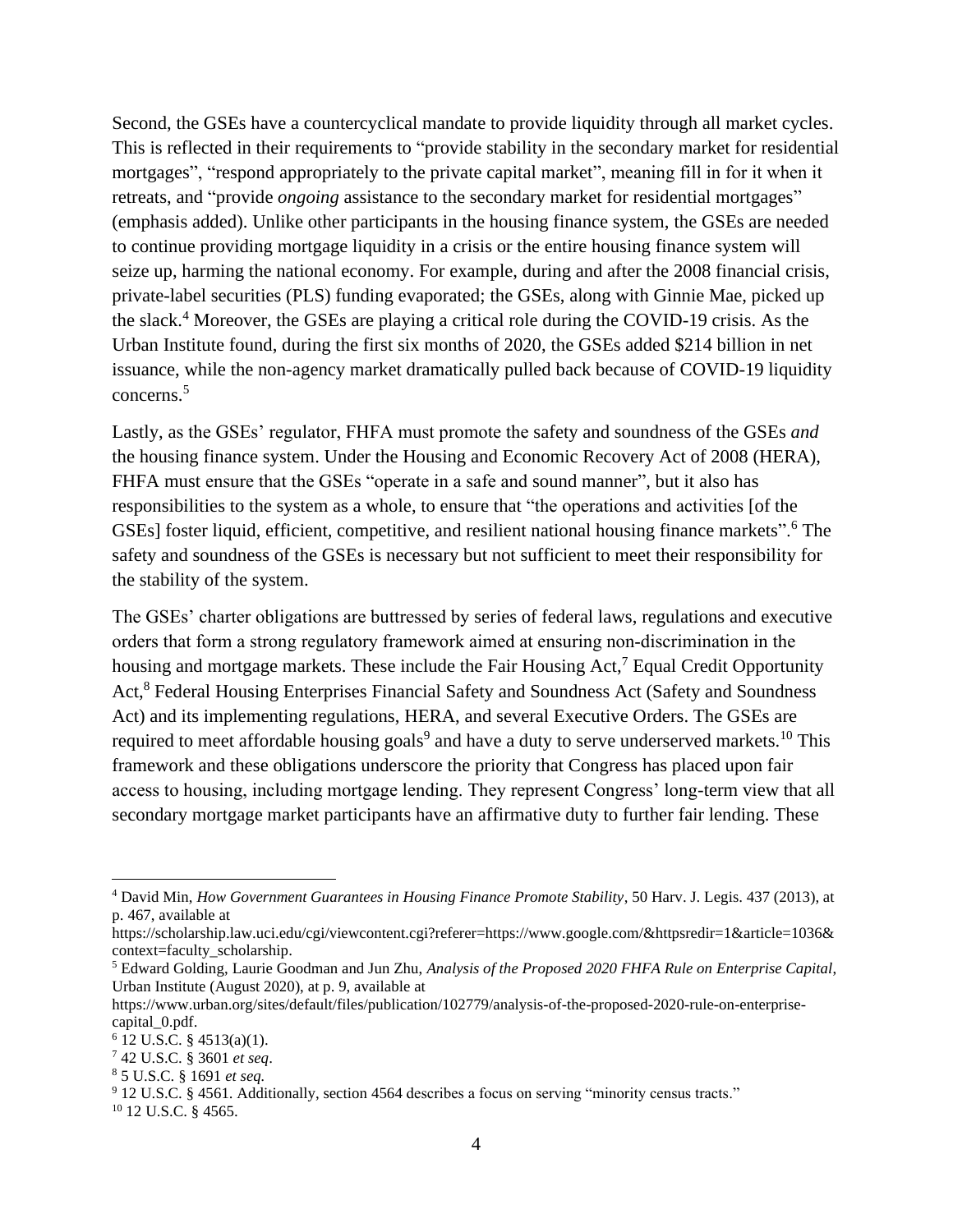public interest authorities and duties remain a crucial backdrop to FHFA's consideration of the GSE capital rule.

# **III. The GSEs Are Not Banks and Should Not Be Required to Hold the Same Amount of Capital**

The driving premise behind FHFA's proposal is that the GSEs' capital requirements should be identical to banks, purportedly putting both types of entities on a level playing field. However, this premise is flawed. Bank capital rules are inappropriate for the GSEs and introduce needless complexity. Moreover, the proposal largely ignores the fact that banks and the GSEs are fundamentally different: 1) the GSEs' mortgage risks are lower, 2) the GSEs receive government support through the PSPAs that banks do not that provides creditors and investors confidence that they will be paid, and 3) the GSEs are chartered to fulfill a significant and specific mission. The comparison between the GSEs and banks is thus misleading.

That the proposed rule's aim is to treat the GSEs as banks is clear in the proposed leverage ratio plus buffer of 4%, which is the same capital requirement that banks hold for mortgage risk (a 50% risk weight on an 8% risk-weighted capital requirement). It is further manifest in FHFA's own risk-based capital requirement. While the agency engaged in significant empirical work to determine the amount of required credit risk capital based on the experience of the GSEs through the 2008 recession, roughly two-thirds of the total risk-based capital requirement is based on subjective add-ons, through minimum capital requirements and buffers, rather than through this empirical analysis.<sup>11</sup> Because of these add-ons, the risk-based requirement emerges near the same 4% figure; as a result, it appears that the risk-based capital requirement, just like the leverage ratio, was designed to equalize capital requirements for the GSEs and banks.

Consequently, FHFA's May 2020 proposal would raise the required capital on the GSEs' September 30, 2019 books of business **from \$137 to \$243 billion, or by 77% over the 2018 proposal.** But because banks and the GSEs are fundamentally different in important ways, this dramatic increase in required capital is not justified.

## **A. The GSEs' Mortgage Risks are Less Than Banks**

The GSEs hold less risk on mortgage loans than banks do. First, the GSEs' credit losses on mortgage loans are considerably lower than bank losses. The GSEs experience fewer losses at least partly because they are better insulated from adverse scenarios given their superior diversification of risk by geography and lender. For example, GSE single-family mortgage credit losses from 2007 forward were half that of depositories.<sup>12</sup> According to another analysis looking

<sup>&</sup>lt;sup>11</sup> Enterprise Regulatory Capital Framework, Comment Letter to FHFA from Andrew Davidson & Co., at p. 5 (August 2020).

<sup>&</sup>lt;sup>12</sup> Jim Parrott, Bob Ryan and Mark Zandi, *FHFA's Capital Rule is a Step Backward*, at p. 6, Table 4 (July 2020), available at [https://www.urban.org/sites/default/files/publication/102595/fhfa-capital-rule-is-a-step-backward\\_0.pdf.](https://www.urban.org/sites/default/files/publication/102595/fhfa-capital-rule-is-a-step-backward_0.pdf)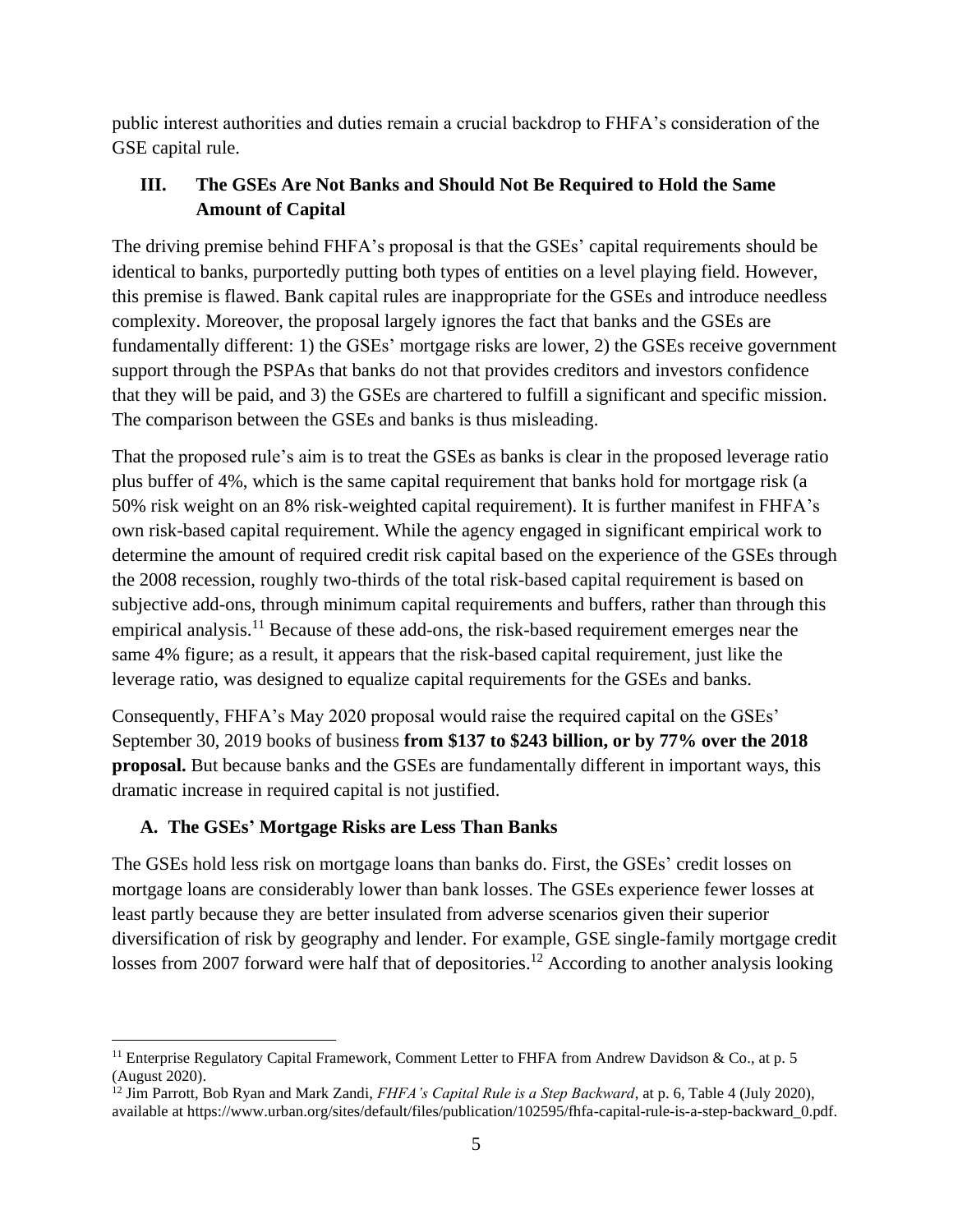at a longer time period (1992 through 2019, 28 years of data), Fannie Mae single-family credit loss rates were just 40% that of banks  $-15$  basis points compared with bank losses of 37.<sup>13</sup>

Moreover, the 50% risk weight for banks is a crude measure of risk.<sup>14</sup> It may be appropriate for banks, as mortgages are one of many types of bank assets, but it is not appropriate for the monoline GSEs. If a single risk weight *were* appropriate for the GSEs, it would be half or 40% of the banks' risk weight, based on the proportion of mortgage credit losses of the GSEs relative to banks.

Second, and more importantly, banks take on funding/liquidity, interest rate, and prepayment risks on their mortgages, while the GSEs sell off all those risks to MBS investors. Virtually all GSE mortgages are placed in MBS that are purchased by outside investors, leaving the GSEs with none of these risks to manage. By contrast, banks fund the long-term mortgages they hold with short-term deposits or debt, making the banks subject to runs on deposits or disruptions in the funding markets, and to excess prepayments if rates fall or negative interest rate spreads if rates rise, similar to what the savings and loan industry faced. These risks are significant, exceeding mortgage credit risks in potential severity over time.<sup>15</sup> While FHFA states that bank funding and interest rate risks are handled through supervision, that is not the same as transferring those risks entirely, as the GSEs do, nor is it the same as requiring capital for these risks by rule.

Further distinguishing the GSEs from banks, the PSPAs and FHFA have required the GSEs to dramatically reduce the size of their retained portfolios, which now are below \$400 billion combined and largely serve to support their credit guarantee business.<sup>16</sup>

## **B. The GSEs Receive Government Support Through the PSPAs**

The proposed rule requires bank-like capital, achieved through multiple buffers, in part because FHFA believes this level of capitalization is required for the GSEs to maintain MBS investor and creditor confidence.<sup>17</sup> However, the capital requirements effectively ignore the support provided

<sup>&</sup>lt;sup>13</sup> Enterprise Regulatory Capital Framework, Comment Letter to FHFA from Tim Howard (2020), available at [https://www.fhfa.gov//SupervisionRegulation/Rules/Pages/Comment-Detail.aspx?CommentId=15548.](https://www.fhfa.gov/SupervisionRegulation/Rules/Pages/Comment-Detail.aspx?CommentId=15548)

<sup>14</sup> Don Layton, *The New Proposed Capital Rule for Freddie Mac & Fannie Mae: Ten Quick Reactions*, Joint Center for Housing Studies of Harvard University (May 22, 2020), available at [https://www.jchs.harvard.edu/blog/the-new](https://www.jchs.harvard.edu/blog/the-new-proposed-capital-rule-for-freddie-mac-fannie-mae-ten-quick-reactions/)[proposed-capital-rule-for-freddie-mac-fannie-mae-ten-quick-reactions/.](https://www.jchs.harvard.edu/blog/the-new-proposed-capital-rule-for-freddie-mac-fannie-mae-ten-quick-reactions/)

<sup>15</sup> *See* Edward Golding, Laurie Goodman and Jun Zhu, *Analysis of the Proposed 2020 FHFA Rule on Enterprise Capital*, Urban Institute (August 2020), at pp. 6-7, available at

[https://www.urban.org/sites/default/files/publication/102779/analysis-of-the-proposed-2020-rule-on-enterprise](https://www.urban.org/sites/default/files/publication/102779/analysis-of-the-proposed-2020-rule-on-enterprise-capital_0.pdf)[capital\\_0.pdf.](https://www.urban.org/sites/default/files/publication/102779/analysis-of-the-proposed-2020-rule-on-enterprise-capital_0.pdf)

<sup>&</sup>lt;sup>16</sup> If a loan in an MBS subsequently defaults, the GSE will purchase the loan out of the pool, making the investor whole, and place the loan on its retained portfolio funded by unsecured debt. The GSE will attempt to modify the loan. Over time, the GSEs reduce their retained portfolios through re-securitizations or sales of non-performing and re-performing loans, or through completed foreclosures, as they have effectively done since the crisis. Under the 2018 and 2020 proposed rules, the risk-based capital requirements appropriately take into account the market risks of the retained portfolio.

<sup>17</sup> *See, e.g.*, 85 Fed. Reg. 39274, 39293 (June 30, 2020).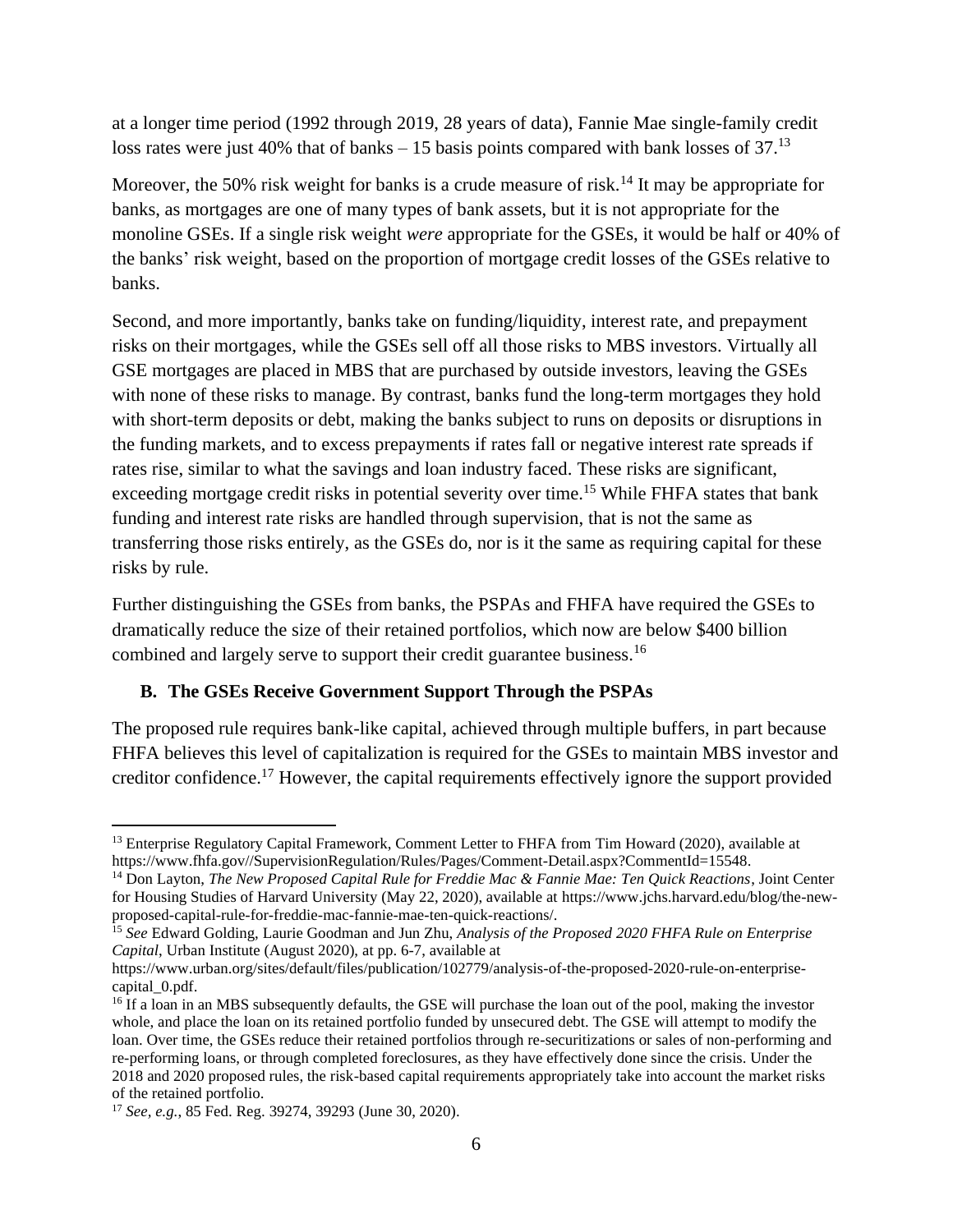by the government – the most efficient provider of catastrophic coverage – through the PSPAs, which the GSEs will pay for through a periodic commitment fee.

Congress approved establishment of the PSPAs in 2008 under which Treasury commits to fund any net worth shortfalls in the GSEs up to a certain amount. The PSPAs provide an explicit functional government guarantee of both GSE MBS and non-MBS liabilities, which ensures global demand for the GSEs' mortgage-backed securities, keeping mortgage rates low and the 30-year fixed-rate, prepayable mortgage widely available, and ensures continued solvency of the GSEs themselves. The PSPAs' support to the GSEs is effective because they are legally irrevocable for the benefit of GSE MBS and debt holders with no expiration date. The PSPAs create binding obligations on the government so long as there are undrawn commitment amounts and MBS or debt holders to protect. If Treasury or FHFA reneged on its commitment to fund net worth deficits in the GSEs up to the remaining PSPA commitment amounts, GSE debt and MBS holders have an explicit private right of action against the government for liquidated damages to force the commitment to be met.<sup>18</sup>

The government's PSPA commitment continues whether the GSEs are in or out of conservatorship. While the PSPA support is limited, once the GSEs are capitalized to remain going concerns through another 2008 crisis, the PSPA commitment of \$254 billion is large enough to cover yet another 2008-type event, providing MBS investors strong confidence that the GSEs will be able to continue guaranteeing MBS. In fact, the GSEs have been able to maintain their market presence and play a critical countercyclical role due to PSPA support even before they built up capital. The PSPAs were effective coming through the Great Recession when the GSEs were suffering operating losses. It thus makes little sense to ignore this support in calculating the GSEs' capital needs.

Banks do not have equivalent government support. While banks have access to the discount window from the Federal Reserve and their deposit liabilities are guaranteed by Federal Deposit Insurance Corporation insurance, they do not have access to automatic infusions of net worth from the government in a crisis. A bank can fail and no longer remain a going concern, so its non-deposit creditors must derive their confidence from its level of capital instead of a government net worth guarantee.<sup>19</sup> While the GSEs should be capitalized so that failure is a remote possibility, the PSPAs permit them to continue as going concerns even in that circumstance, and their creditors and MBS investors draw their confidence from this fact.

<sup>18</sup> *See* Amended and Restated PSPA (September 26, 2008), Section 6.1, pp. 8-9, available at [https://www.fhfa.gov/Conservatorship/Documents/Senior-Preferred-Stock-Agree/FNM/SPSPA-amends/FNM-](https://www.fhfa.gov/Conservatorship/Documents/Senior-Preferred-Stock-Agree/FNM/SPSPA-amends/FNM-Amend-and-Restated-SPSPA_09-26-2008.pdf)[Amend-and-Restated-SPSPA\\_09-26-2008.pdf.](https://www.fhfa.gov/Conservatorship/Documents/Senior-Preferred-Stock-Agree/FNM/SPSPA-amends/FNM-Amend-and-Restated-SPSPA_09-26-2008.pdf)

<sup>19</sup> For a discussion of the failures of IndyMac and Washington Mutual, see David Min, *How Government Guarantees in Housing Finance Promote Stability*, 50 Harv. J. Legis. 437 (2013), at p. 478, fn 227, available at https://scholarship.law.uci.edu/cgi/viewcontent.cgi?referer=https://www.google.com/&httpsredir=1&article=1036& context=faculty\_scholarship.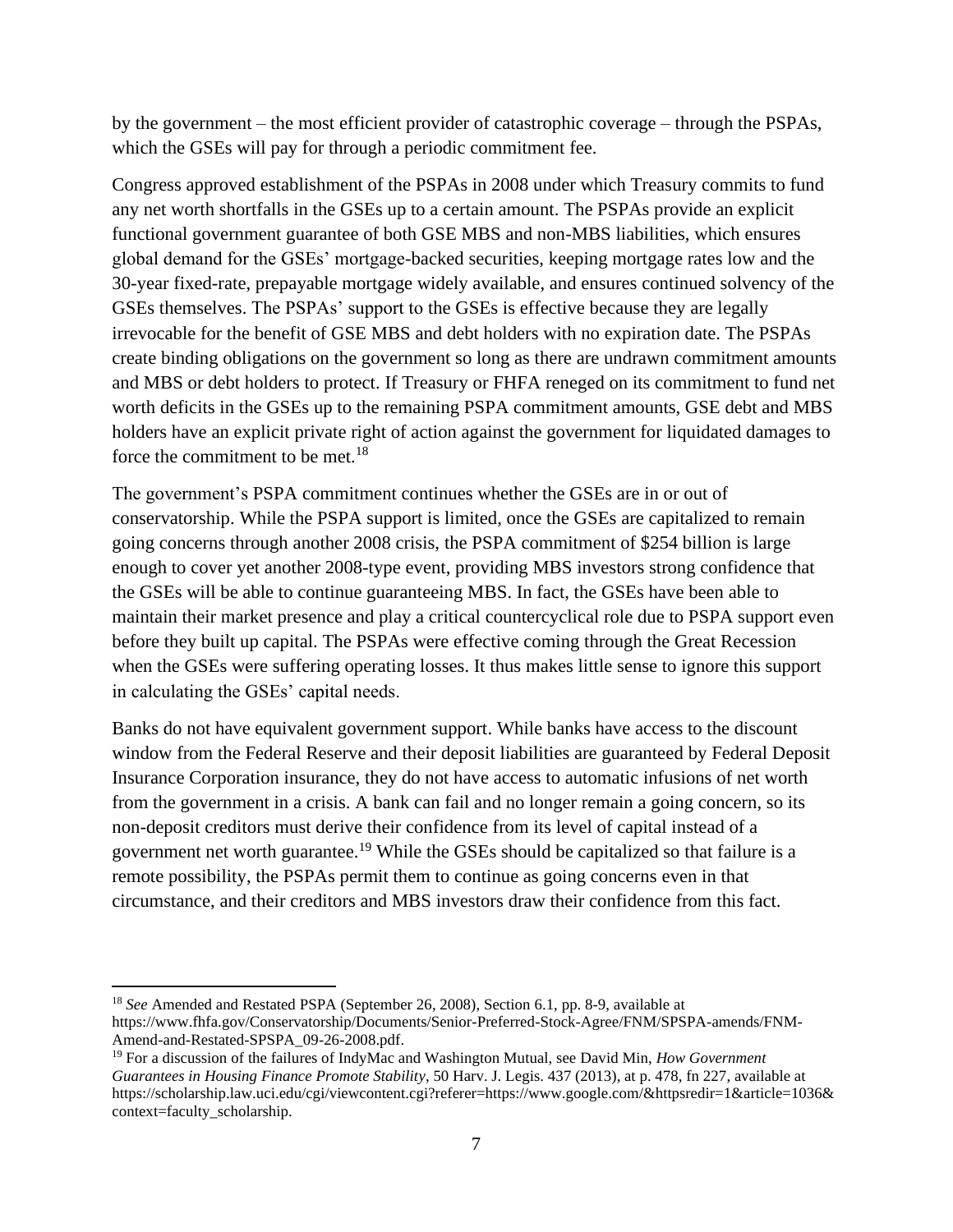#### **C. The GSEs Are Chartered to Fulfill a Significant and Specific Mission**

While banks have a Community Reinvestment Act obligation to serve the needs of the communities in which they are located, including the need for various forms of credit, the nature and reach of the GSEs' public mission is much more central to the fundamental operations of the GSEs than to those of banks. The GSEs' obligation to provide access to credit extends to the entire country, particularly underserved areas, including minority census tracts. Additionally, the GSEs have an explicit countercyclical mission, while banks are expected to retrench when economic conditions weaken. Lastly, while both the GSEs and banks must operate in a safe and sound manner, only the GSEs carry significant congressionally-chartered responsibility for the housing finance system as a whole.

## **D. Bank Capital Rules are Inappropriate for the GSEs and Introduce Needless Complexity**

As a result, bank capital rules are simply inappropriate for the GSEs. They also create an unnecessarily complex regulatory structure. The Basel framework is complicated because banks engage in more activities, take more types of risk, and are operationally more complex. By contrast, the GSEs are monoline, relatively simple businesses and should use a more straightforward framework. There is no need to force the GSEs to comply with a Basel structure, including the new and complex definitions of capital, each with different requirements. We also recommend that FHFA eliminate the requirement that the GSEs comply with the higher of its risk-weighted assets calculated under the standardized approach and the advanced approach using its internal model. Given that the advanced approach involves proprietary calculations, it is less transparent to the public than the approach that FHFA publishes.

#### **IV. The Proposed Capital Rule Runs Counter to the GSEs' Mission**

The proposed rule runs directly counter to the public mission established in the charters of the GSEs. It would harm access to credit, undermine the GSEs' countercyclical role, and effectively reduce the safety and soundness of the GSEs and housing finance system.

## **A. The Proposed Rule Harms Access to Credit by Raising Costs Unnecessarily, Particularly for Low- to Moderate-Income Borrowers and Families of Color**

FHFA should not build an unnecessary fortress of capital around the GSEs. It is an inefficient and flawed structure that ignores the GSEs' goals to promote sustainable access to credit.

The capital requirements of the GSEs should ensure that the cost of a large-scale financial catastrophe such as the Great Recession or the current COVID-19 crisis is distributed broadly. Despite the efforts of FHFA in the proposed rule to level capital costs through imposing minimum charges on low-risk loans, the overall increase in capital requirements beyond the capital required to cover losses from a 2008-type event and remain going concerns overwhelms the leveling. The result is that borrowers would face unnecessarily higher costs and reduced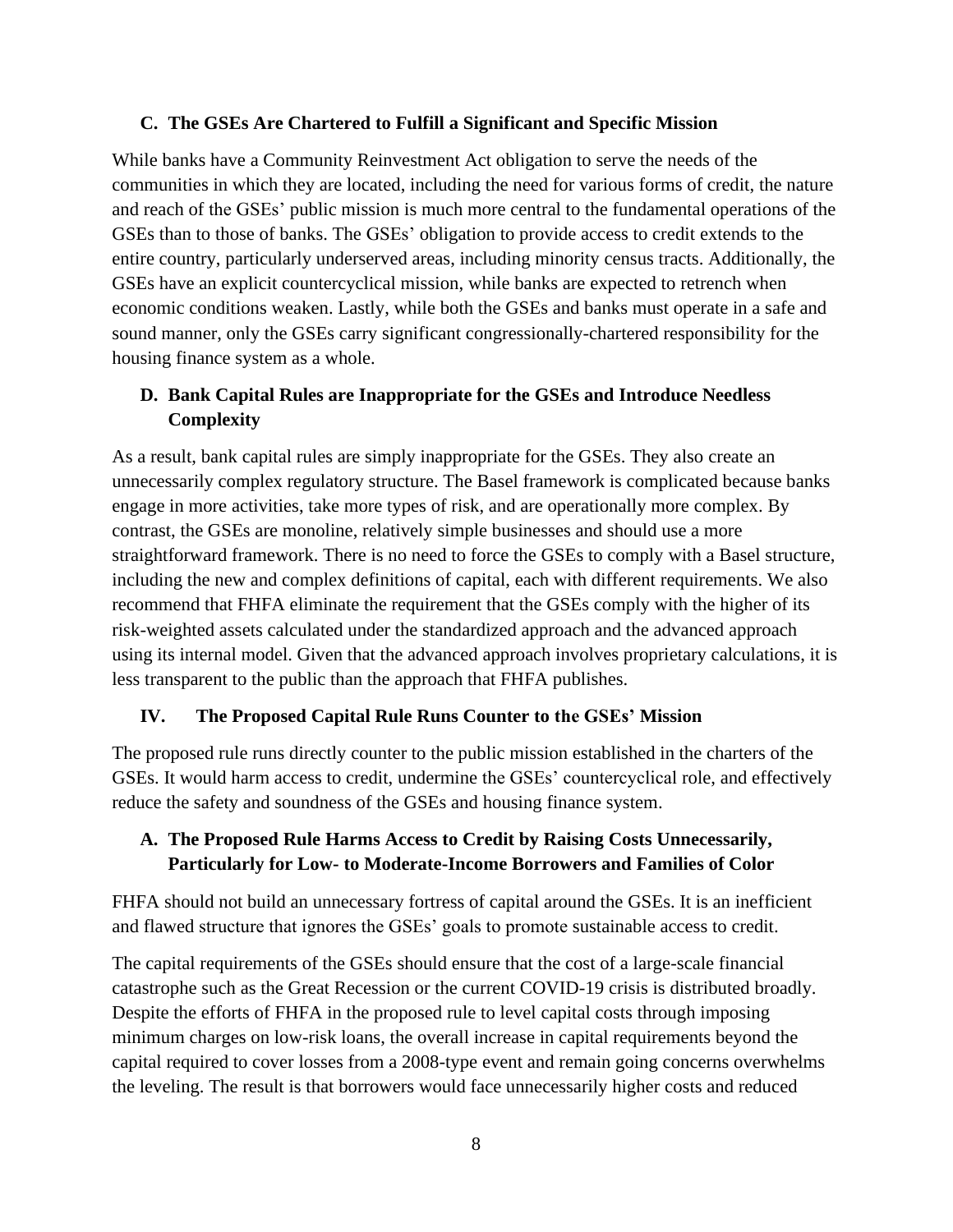availability of mortgages. Loan level price adjustments added after the previous crisis have substantially increased costs for low- to moderate-income and lower-wealth borrowers and families of color. Instead, more level pricing should be applied to more reasonable capital standards, resulting in a substantial net decrease in the cost to these groups, in recognition of the fact that low-wealth borrowers should not be penalized for systemic risk that they did not create.<sup>20</sup>

FHFA's proposal should provide a full analysis of the effect of its capital rule on the cost of credit in different segments of mortgages since serving these markets is part of its mission. The link between capital requirements and the cost of mortgages is much less direct for banks, which hold mortgages and, at least initially, have a substantial spread between their costs of deposits and short-term funding and the mortgage rate, and which have access to many sources of noncapital intensive revenues such as fee income. Rather than having spread or fee sources of income, the GSEs are limited to earning a modest guarantee fee on the capital-intensive mortgages they buy.

As a result of the GSEs' credit guarantee model, an increase in prices due to increase in capital requirements will be direct and substantial. That is because the cost of capital to cover a catastrophic scenario is by far the largest portion of the guarantee fee charged to borrowers.<sup>21</sup> According to analysis from Mark Zandi, under normal economic conditions GSE borrowers would see rates increase by an average of 15 to 20 basis points while the GSEs remain in conservatorship.<sup>22</sup> The increase would be higher for borrowers with higher LTVs and lower credit scores – closer to 50 basis points in increased costs in a stress situation.<sup>23</sup> Analysis from Andrew Davidson & Company similarly finds that the proposal would cause an average guarantee fee increase of  $14 \text{ bps}$ <sup>24</sup>. The Urban Institute finds an increase in guarantee fees of 10 basis points just based on operation of the stability capital buffer.<sup>25</sup>

<sup>20</sup> Marc Morial, Michael Molesky and Mike Calhoun, *Senate GSE Reform Proposal: A Blow to Affordable Housing and Harmful to the Overall Housing Market*, Center for Responsible Lending (March 2018), available at [https://www.responsiblelending.org/sites/default/files/nodes/files/research-publication/crl-nul-senate-gse-reform](https://www.responsiblelending.org/sites/default/files/nodes/files/research-publication/crl-nul-senate-gse-reform-proposal_march2018.pdf)[proposal\\_march2018.pdf.](https://www.responsiblelending.org/sites/default/files/nodes/files/research-publication/crl-nul-senate-gse-reform-proposal_march2018.pdf)

<sup>21</sup> Eric Stein and Bob Ryan, *Treat Fannie and Freddie as Utilities*, Center for Responsible Lending (March 2020), available at [https://www.responsiblelending.org/sites/default/files/nodes/files/research-publication/crl-gse-utilities](https://www.responsiblelending.org/sites/default/files/nodes/files/research-publication/crl-gse-utilities-report-mar2020.pdf)[report-mar2020.pdf;](https://www.responsiblelending.org/sites/default/files/nodes/files/research-publication/crl-gse-utilities-report-mar2020.pdf) FHFA, *Fannie Mae and Freddie Mac Single-Family Guarantee Fees in 2018* (December 2019) at p. 3, available at [https://www.fhfa.gov/AboutUs/Reports/ReportDocuments/GFee-Report-2018.pdf.](https://www.fhfa.gov/AboutUs/Reports/ReportDocuments/GFee-Report-2018.pdf)

<sup>22</sup> Jim Parrott, Bob Ryan and Mark Zandi, *FHFA's Capital Rule is a Step Backward*, at p. 2 (July 2020), available at [https://www.urban.org/sites/default/files/publication/102595/fhfa-capital-rule-is-a-step-backward\\_0.pdf.](https://www.urban.org/sites/default/files/publication/102595/fhfa-capital-rule-is-a-step-backward_0.pdf)

<sup>23</sup> Joe Light, *Fannie-Freddie Capital Rule Seen Harming Less-Wealthy Borrowers*, Bloomberg (June 1, 2020), available at [https://www.bloomberg.com/news/articles/2020-06-01/fannie-freddie-capital-rule-seen-harming-less](https://www.bloomberg.com/news/articles/2020-06-01/fannie-freddie-capital-rule-seen-harming-less-wealthy-borrowers.)[wealthy-borrowers.](https://www.bloomberg.com/news/articles/2020-06-01/fannie-freddie-capital-rule-seen-harming-less-wealthy-borrowers.) 

<sup>&</sup>lt;sup>24</sup> Enterprise Regulatory Capital Framework, Comment Letter to FHFA from Andrew Davidson & Co., at 14 (August 2020).

<sup>25</sup> Edward Golding, Laurie Goodman and Jun Zhu, *Analysis of the Proposed 2020 FHFA Rule on Enterprise Capital*, Urban Institute (August 2020), at pp. 8-9, available at

[https://www.urban.org/sites/default/files/publication/102779/analysis-of-the-proposed-2020-rule-on-enterprise](https://www.urban.org/sites/default/files/publication/102779/analysis-of-the-proposed-2020-rule-on-enterprise-capital_1.pdf)[capital\\_1.pdf.](https://www.urban.org/sites/default/files/publication/102779/analysis-of-the-proposed-2020-rule-on-enterprise-capital_1.pdf)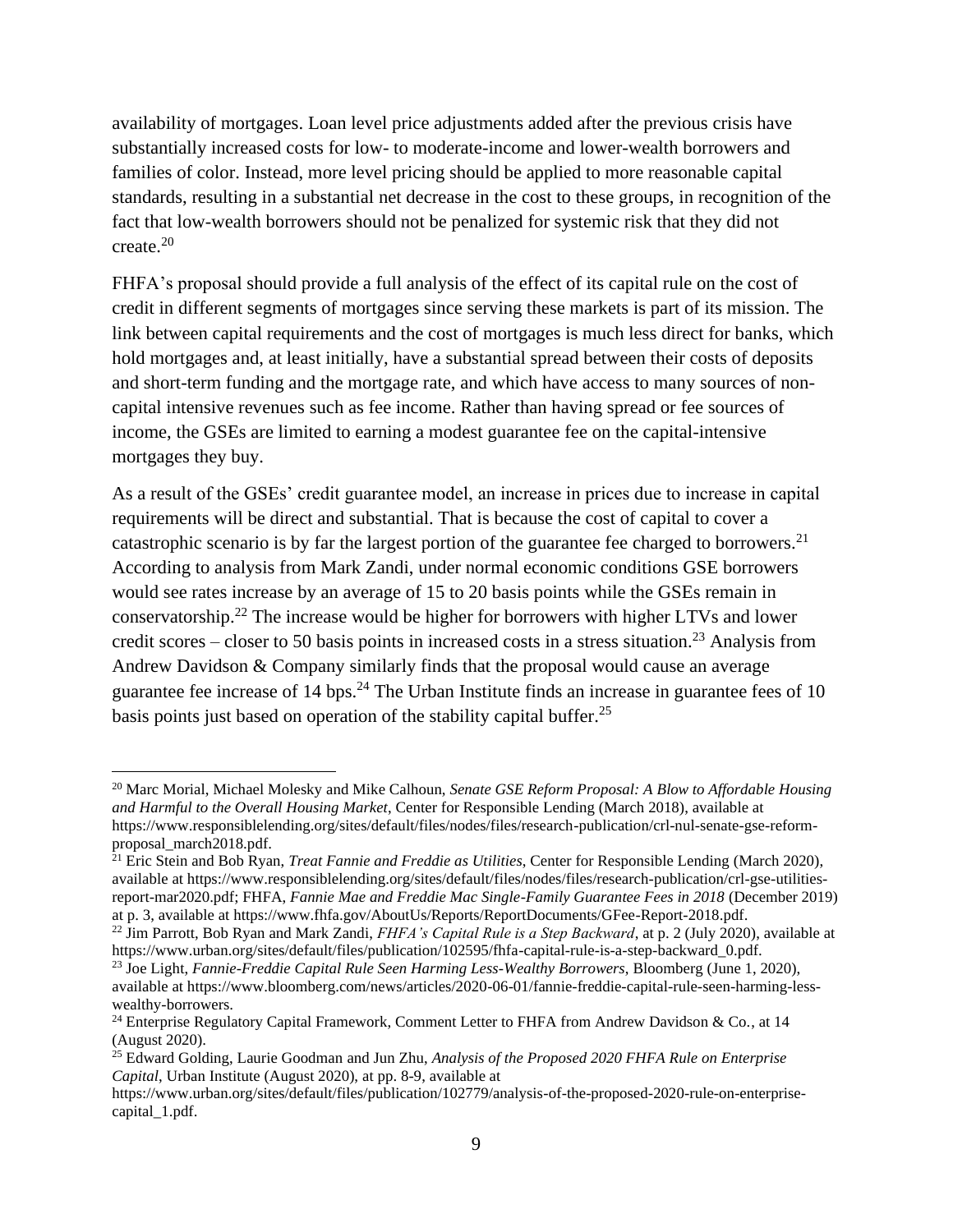We appreciate FHFA's effort in the proposed rule to provide a more level application of capital requirements across risk levels, but the minimum capital requirements on low-risk loans are too high; analysis needs to be done to determine appropriate minimums such that the GSEs can remain competitive in these segments. By imposing a significantly higher risk-based capital requirement for low-risk loans, particularly in combination with a high binding leverage ratio, the proposed rule would reduce the amount of cross-subsidization that the GSEs can use to increase credit availability. The higher capital requirements for lower-risk loans would likely lead the GSEs to lose these loans to bank balance sheets and, as the market recovers, to the PLS market, because the GSEs would be required to increase their pricing for these loans.<sup>26</sup> Lacking higher returns from low-risk loans to reduce the costs of loans deemed higher-risk, the higherrisk loans would end up costing much more. As lower wealth borrowers are more likely to pay a higher share of costs and are least able to afford those costs, many would be priced out of the conventional market. This would create dual credit markets and run counter to the GSEs' charter mission to promote access to credit throughout the nation, including central cities, rural areas, and underserved areas.

Moreover, as it currently stands, the GSEs have not been as effective as they should be at promoting access to credit for underserved borrowers and areas – particularly for communities of color. Borrowers of color, including borrowers of color with higher-incomes, are overrepresented in the FHA program, which tend to have higher costs attached.<sup>27</sup> Only 3.5% of the GSEs' loan purchases are for mortgages made to Black borrowers and 9.2% represent Latino borrowers (Table 1). These percentages remain relatively unchanged from previous years (except for the period when the GSEs were purchasing subprime MBSs), reflecting little to no improvement in access to credit for underserved groups. The proposed rule would result in a further reduction of support for these areas that the GSEs are obliged by law to serve.

<sup>26</sup> Brandon Ivey, *New Capital Levels to Benefit Non-Agency Market?*, Inside Nonconforming Markets (June 12, 2020) ("The average g-fee charged by the GSEs in the first quarter of 2020 was around 49 basis points. At that level, some lenders have found non-agency execution more favorable than delivering certain loans to the GSEs. For example, Bank of America retains the bulk of its GSE-eligible originations and \$3.0 billion of GSE-eligible mortgages were included in non-agency MBS issued during the first quarter of 2020, according to Inside Nonconforming Markets. Some analysts suggest if the capital requirements proposed by the FHFA take effect, the GSEs will have to increase their g-fees, which could drive more GSE-eligible originations to non-agency outlets."). <sup>27</sup> Peter Smith and Melissa Stegman, *Repairing a Two-Tiered System: The Crucial but Complex Role of FHA*, Center

for Responsible Lending (May 2018), available at [https://www.responsiblelending.org/research](https://www.responsiblelending.org/research-publication/repairing-two-tiered-system-crucial-complex-role-fha)[publication/repairing-two-tiered-system-crucial-complex-role-fha.](https://www.responsiblelending.org/research-publication/repairing-two-tiered-system-crucial-complex-role-fha)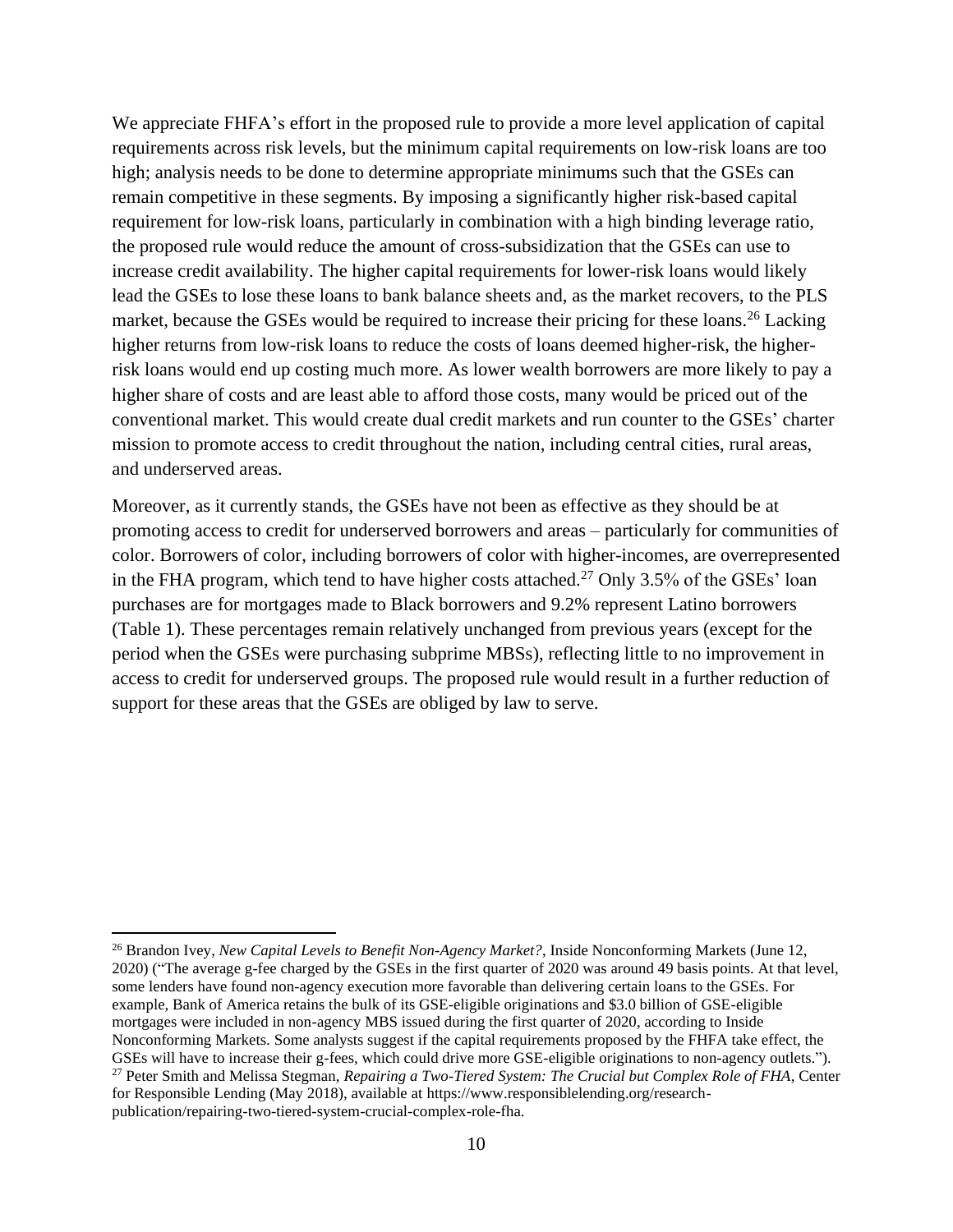| Table 1: Fannie & Freddie Purchase Originations, 1-4 Family                                                                   |           |         |           |         |
|-------------------------------------------------------------------------------------------------------------------------------|-----------|---------|-----------|---------|
|                                                                                                                               | 2018      |         | 2019      |         |
|                                                                                                                               | #         | $\%$    | #         | $\%$    |
| <b>Black</b>                                                                                                                  | 42,093    | 3.50%   | 43,951    | 3.51%   |
| Hispanic                                                                                                                      | 103,422   | 8.59%   | 114,964   | 9.19%   |
| Black & Hispanic Combined                                                                                                     | 145,515   | 12.09%  | 158,915   | 12.70%  |
| All Races (including "Unknown"* and "N/A")                                                                                    | 1,203,642 | 100.00% | 1,250,992 | 100.00% |
| $1$ m $\cdot$ TT<br>$\overline{11}$<br>$\mathbf{X}$ $\mathbf{Y}$<br>$\sim$ $\sim$ $\sim$ $\sim$ $\sim$ $\sim$<br>$\mathbf{r}$ |           |         |           |         |

## **Table 1: Fannie & Freddie Purchase Originations, 1-4 Family**

National Fair Housing Alliance – Source: Lending Patterns

\*In 2019, race was reported as "Unk" on 12.10% of purchase originations; and in 2018, race was reported "Unk" on 11.23% of purchase originations.

As the proposed rule would reduce the GSEs' support for mortgage access for underserved groups and severely limit credit options for these borrowers, many families of color would be pushed to lender portfolio programs or government programs like FHA. However, it is not certain that these borrowers would in fact be able to obtain loans using these alternate vehicles. Lenders are limited in the number of loans they can hold on their own books. Moreover, FHA has implemented policies that require certain loans be manually underwritten and lenders are reluctant to engage in manual underwriting. The proposed rule would not only result in underserved borrowers being steered to non-conventional mortgages, but would restrict credit access and increase costs for a group of borrowers that have had unduly limited credit access, largely because of historic and continuing discrimination.<sup>28</sup>

#### **B. The Proposal is Counter to the GSEs' Countercyclical Mission**

The proposed rule constrains the GSEs in fulfilling their countercyclical mission in a crisis. The unjustified increase in costs imposed by the proposed rule would shrink the GSEs' nationwide scope by causing market share to shift, with low-risk loans moving to banks and PLS and loans of borrowers with lower credit scores and higher LTVs pushed to FHA.

According to one estimate, the GSEs would contract from approximately 45% of the mortgage market to about a third of the market, losing 10 to 14 percentage points of origination market share on average through the business cycle.<sup>29</sup> With a smaller footprint, the GSEs would provide

<sup>&</sup>lt;sup>28</sup> See Section V for more information regarding the federal government's role in restricting credit access for borrowers of color.

<sup>29</sup> Jim Parrott, Bob Ryan and Mark Zandi, *FHFA's Capital Rule is a Step Backward*, at p. 3 (July 2020), available at [https://www.urban.org/sites/default/files/publication/102595/fhfa-capital-rule-is-a-step-backward\\_0.pdf;](https://www.urban.org/sites/default/files/publication/102595/fhfa-capital-rule-is-a-step-backward_0.pdf) Urban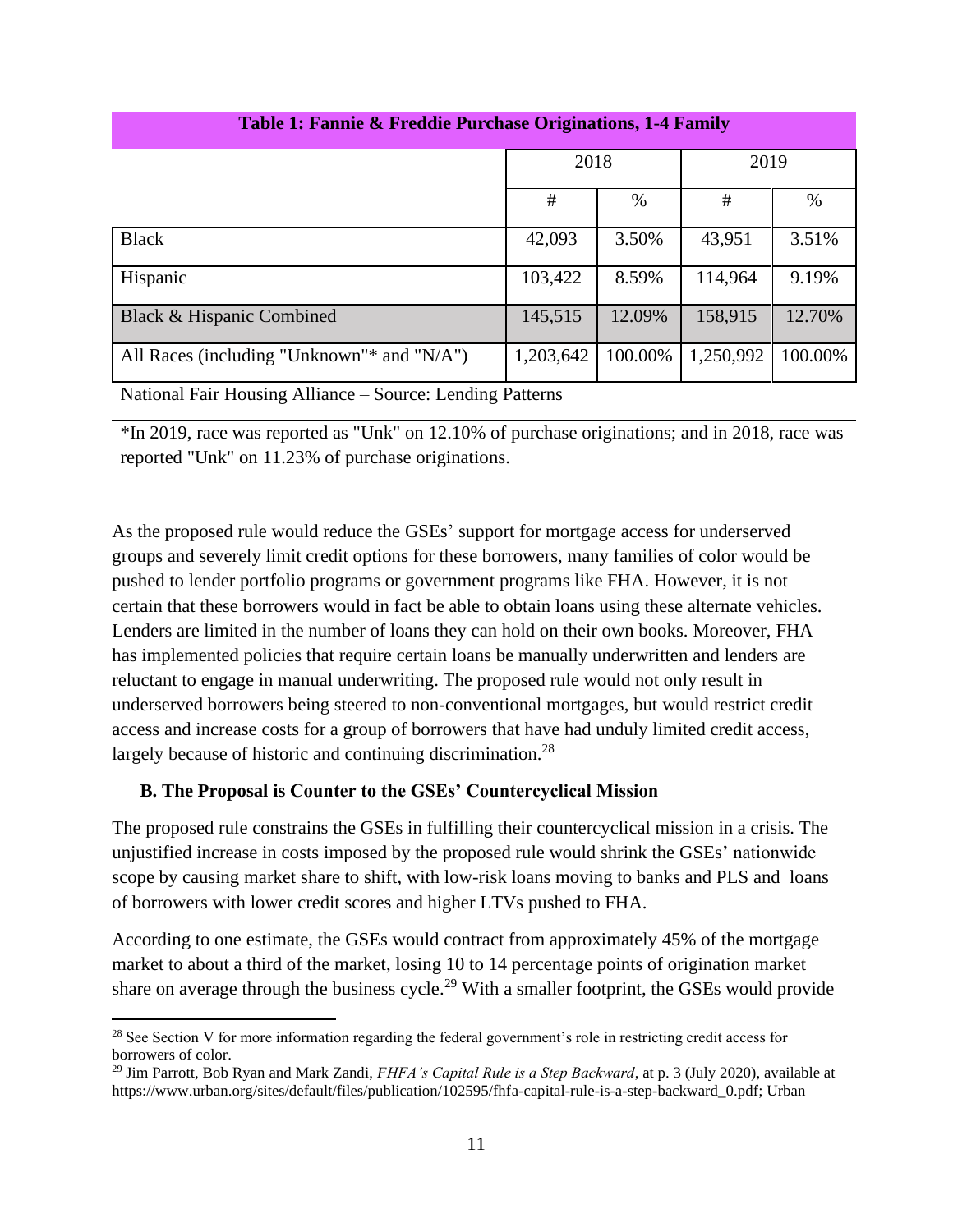less countercyclical support. As the country experienced during the Great Recession and the current COVID-19 crisis, private markets tend to retract during times of stress, serving only borrowers with the most pristine credit profiles. Additionally, because any GSE capital rule will likely continue to be pro-cyclical to some degree, the GSEs will need to raise capital just to maintain their current lower volumes, not to mention to fill gaps, and it will be nearly impossible for the GSEs to raise external capital in a crisis.

This inherent problem is significantly exacerbated by the proposed stability capital buffer, which imposes punitive marginal capital requirements on the GSEs for increasing their market share. While the first 5% of market share is free of capital charge, each GSE would face a 5 basis points charge for each percentage point above. For example, currently Fannie Mae has a 26% share, which leads to a 105 basis points capital requirement. As the Urban Institute discusses in its paper, this approach is procyclical and disincentivizes the GSEs from even attempting to fill the gap when private capital retreats in a crisis and GSE purchases are needed most, likely increasing mortgage rates by another 10 bps.<sup>30</sup>

#### **C. The Proposed Rule is Counter to Systemic Safety and Soundness**

It is fundamental that the GSEs must operate in a safe and sound manner. But safety and soundness for the GSEs should not be viewed as an end in and of itself, but as part of a framework to achieve the GSEs' mission and goals.

Building a fortress of capital around the GSEs does not ensure safety and soundness in the housing finance system. Rather, it would make risk more concentrated and the system overall more volatile. While some have argued for reducing the market share of the GSEs to spread risk and market power more broadly through the housing finance system, here it would produce the opposite result. Loans that could be safely guaranteed by Fannie and Freddie, which are funded by private MBS investors and whose credit risk would be largely taken by private credit risk transfer investors and mortgage insurers, would instead go to FHA, which is 100% government guaranteed, or to banks, which retain all the risks. And with less incentive to do CRT, the GSEs would hold more risk than they do today. Assuming the rule's disincentives to CRT are later applied to mortgage insurers through PMIERs, mortgage insurance companies, which engage in their own CRT transactions to private investors, would also concentrate more risk rather than distributing it as well. Consequently, the rule would leave the market more, not less, concentrated, with risk that is currently spread among a wide range of MBS and CRT investors concentrated among the GSEs, a few banks and FHA.

Institute, Housing Chartbook (June 2020)[, https://www.urban.org/sites/default/files/publication/102475/june](https://www.urban.org/sites/default/files/publication/102475/june-chartbook-2020.pdf)[chartbook-2020.pdf.](https://www.urban.org/sites/default/files/publication/102475/june-chartbook-2020.pdf)

<sup>30</sup> Edward Golding, Laurie Goodman and Jun Zhu, *Analysis of the Proposed 2020 FHFA Rule on Enterprise Capital*, Urban Institute (August 2020), at pp. 8-9, available at

[https://www.urban.org/sites/default/files/publication/102779/analysis-of-the-proposed-2020-rule-on-enterprise](https://www.urban.org/sites/default/files/publication/102779/analysis-of-the-proposed-2020-rule-on-enterprise-capital_1.pdf)[capital\\_1.pdf.](https://www.urban.org/sites/default/files/publication/102779/analysis-of-the-proposed-2020-rule-on-enterprise-capital_1.pdf)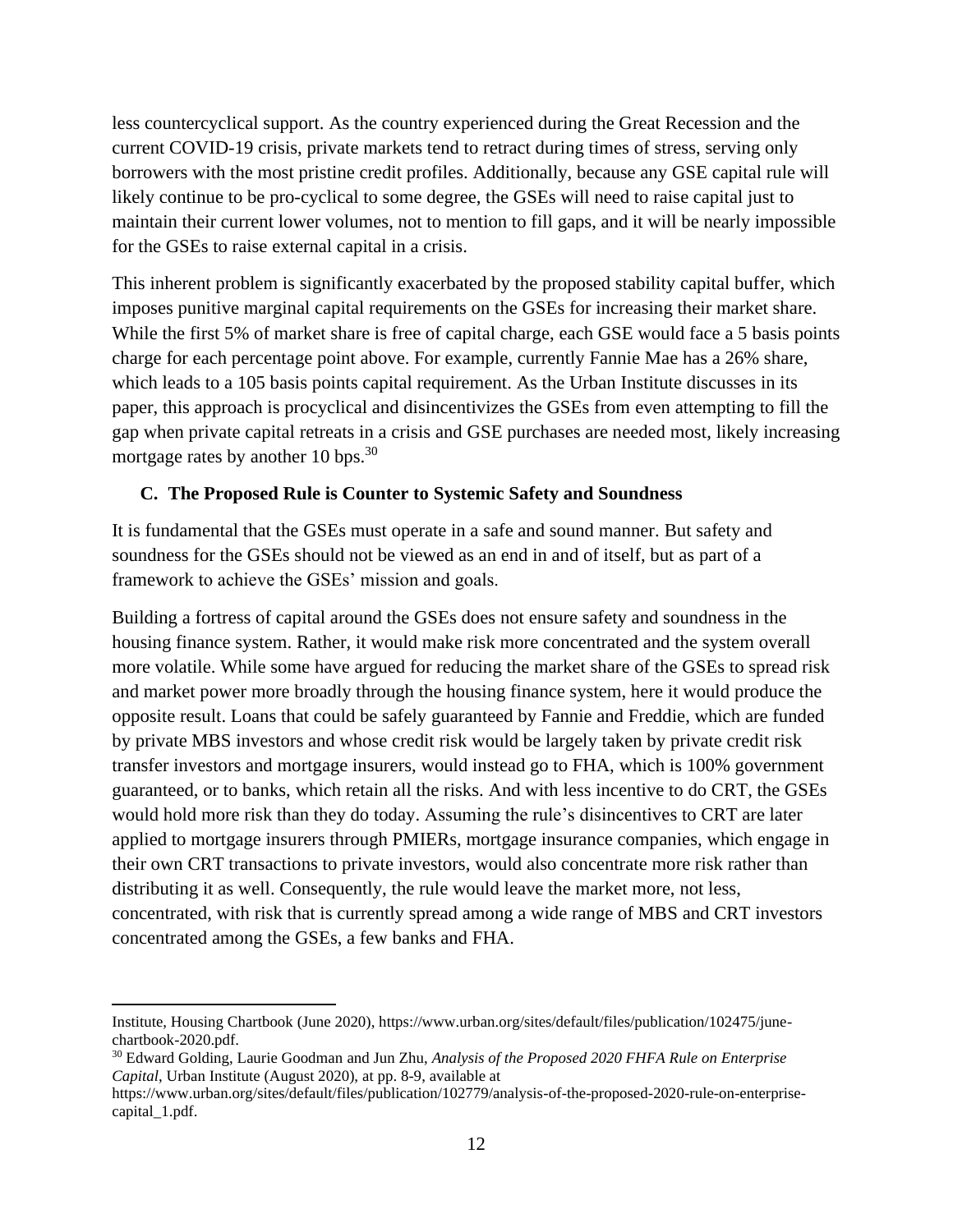And by shrinking the GSEs' market share, more of the market would be vulnerable to swings in the private market. As we have seen through every cycle in recent decades, the market outside the government footprint expands quickly in good times and disappears altogether in times of stress. By turning a larger share of the system over to this segment of the market, these swings would make the system overall more volatile.

# **V. As Proposed, the Capital Rule Would Exacerbate the Already Large Racial Wealth Gap**

Today's racial wealth gap and lending disparities are in large part the result of decades of government policies and practices that enabled the redlining of communities of color for most of the 20th century. In the post-Depression era, federal policies that created housing opportunities for returning veterans and their families explicitly excluded people of color from the benefits of government-supported housing programs. Among these programs were public housing, the Home Owners Loan Corporation (HOLC), and mortgage insurance through the Federal Housing Administration (FHA).<sup>31</sup> Not only did this redlining segregate residential neighborhoods across the United States, but it granted whites the ability to build wealth through homeownership while denying equal opportunities for families of color to build similar home equity over the same period. As a result, whites accrued an economic advantage in the form of home equity that has been passed on to future generations through intergenerational wealth transfers.

Homeownership remains key to wealth accumulation and buying a home is the largest investment most families make. For Black families, this is particularly true: homeownership amounts to 53% of wealth for Black families versus  $39%$  for white families.<sup>32</sup> There continues to be a stark disparity in the homeownership rate between whites and people of color. The white homeownership rate is 73% while the rate is 44% and 48% for Black and Latino borrowers respectively.<sup>33</sup> Additionally, the Great Recession exacerbated inequality in homeownership rates and wealth distributions. The decline in homeownership that followed the Great Recession wiped out thirty years of homeownership gains among Black Americans and substantially reduced the

<sup>31</sup> *See, e.g*., HOLC *"Redlining" Maps, The Persistent Structure of Segregation and Economic Inequality*, NCRC (2018), available at [https://ncrc.org/holc/.](https://ncrc.org/holc/) The study examined how neighborhoods were evaluated for lending risk by the HOLC and compares their recent social and economic conditions with city-level measures of segregation and economic inequality. Neighborhoods considered high risk or "Hazardous" were often "redlined" by lending institutions, denying them access to capital investment which could improve the housing and economic opportunity of residents. Redlining buttressed the segregated structure of American cities. Most of the neighborhoods (74%) that the HOLC graded as high-risk or "Hazardous" eight decades ago are low-to-moderate income today. Additionally, most of the HOLC graded "Hazardous" areas (nearly 64%) are predominately communities of color today. <sup>32</sup> Thomas Shapiro, Tatjana Meschede, and Sam Osoro, *The Roots of the Widening Racial Wealth Gap: Explaining the Black-White Economic Divide*, Brandeis University Institute on Assets and Social Policy (Feb. 2013), available at https://heller.brandeis.edu/iasp/pdfs/racial-wealth-equity/racial-wealth-gap/roots-widening-racial-wealth-gap.pdf. <sup>33</sup> *See* Jung Hyun Choi, Alanna McCargo, Michael Neal, Laurie Goodman and Caitlin Young, *Explaining the Black-White Homeownership Gap: A Closer Look at Disparities across Local Markets*, Urban Institute (November 2019), available at [https://www.urban.org/sites/default/files/publication/101160/explaining\\_the\\_black-](https://www.urban.org/sites/default/files/publication/101160/explaining_the_black-white_homeownership_gap_2.pdf)

[white\\_homeownership\\_gap\\_2.pdf;](https://www.urban.org/sites/default/files/publication/101160/explaining_the_black-white_homeownership_gap_2.pdf) Sarah Strochak, Caitlin Young and Alanna McCargo, *Mapping the Hispanic Homeownership Gap*, Urban Institute (August 2019), available at [https://www.urban.org/urban-wire/mapping](https://www.urban.org/urban-wire/mapping-hispanic-homeownership-gap)[hispanic-homeownership-gap.](https://www.urban.org/urban-wire/mapping-hispanic-homeownership-gap)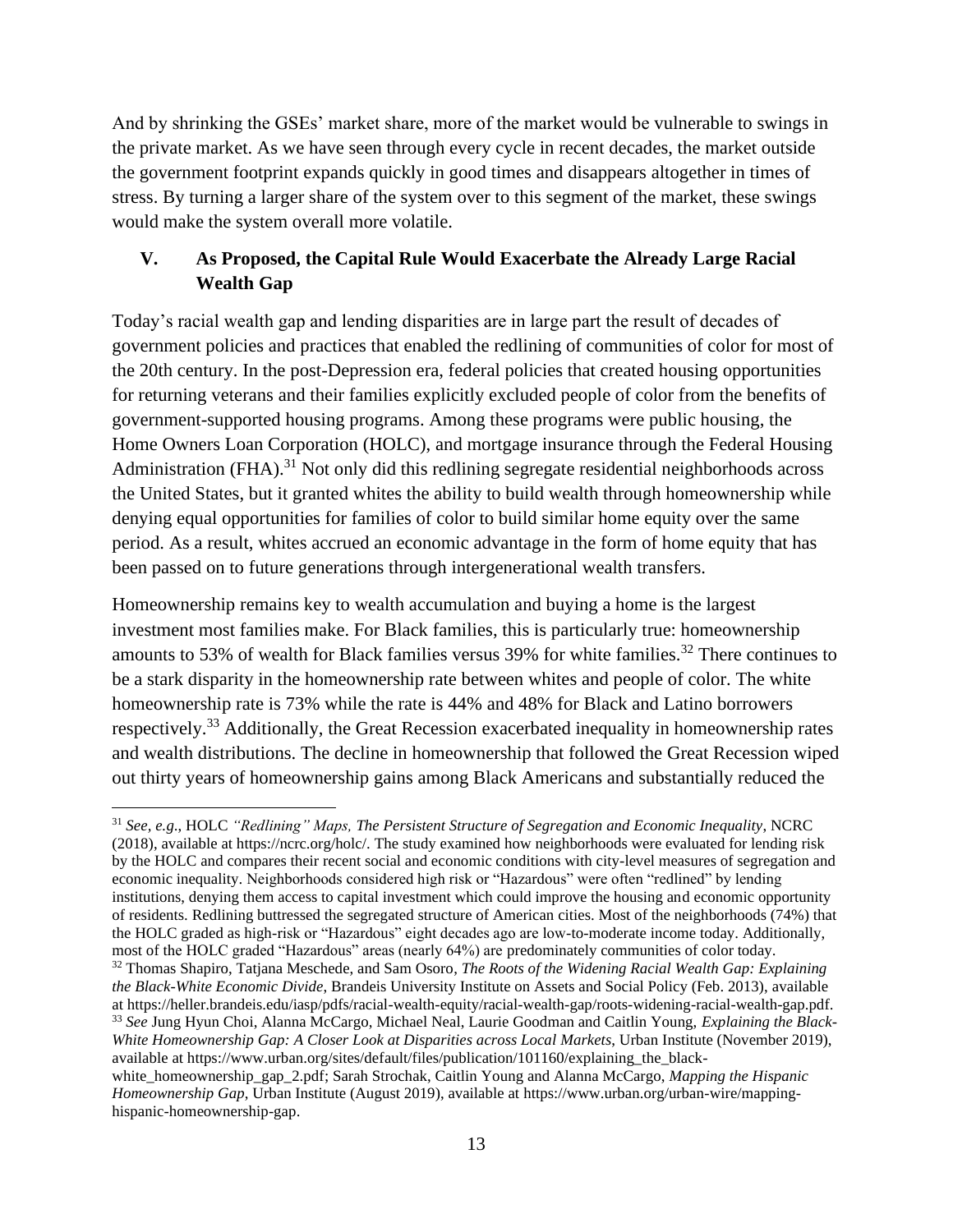homeownership rate among Latinos. Moreover, Black and Latino families lost over \$1 trillion dollars in wealth during the crisis.<sup>34</sup> Many families, disproportionately families of color, never fully recovered from the Great Recession and are now facing further strain from the COVID-19 public health and economic crisis.

As a result of homeownership disparities, discrimination, and lack of fair access, the racial wealth gap continues to grow. The median white family has 10 times the wealth of the median Black family and 8 times the wealth of the median Latino family.<sup>35</sup> Moreover, the median Black household with children has 1% of the wealth of the median white household with children.<sup>36</sup> Indeed, wealth required for down payment and closing costs is a major barrier to home ownership for families of color. Nine out of ten Black homeowners cover their down payments from their own savings, while white households are three times more likely to rely on family assistance.<sup>37</sup>

Today's racial homeownership disparities and wealth gaps are driven by the decades-long exclusion of families of color from accessing mortgage credit and building home equity. It is imperative that public policies, including the GSE capital rule, do not perpetuate the harms of the past.

## **VI. Specific Recommendations**

## **A. Elements of the Rule Should be Retained**

The proposal does make some improvements to the 2018 proposed rule that should be retained. The 2020 proposed rule reduces penalties for lower-wealth borrowers by removing the surcharge for single borrower loans and for low balance loans, defined as mortgages below \$100,000. The surcharge for single borrower loans would have penalized single-parent households trying to achieve home ownership for the benefit of their families and the one for small loans would have raised costs in rural and depressed markets. Both these surcharges likely would have created a

<sup>34</sup> Debbie Gruenstein Bocian, Peter Smith, and Wei Li, *Collateral Damage: The Spillover Costs of Foreclosures*, Center for Responsible Lending (Oct. 24, 2012), available at [https://www.responsiblelending.org/mortgage](https://www.responsiblelending.org/mortgage-lending/research-analysis/collateral-damage.pdf)[lending/research-analysis/collateral-damage.pdf.](https://www.responsiblelending.org/mortgage-lending/research-analysis/collateral-damage.pdf)

<sup>35</sup> Asset Building Policy Network, *The Hispanic-White Wealth Gap Infographic* (September 2019), available at [https://prosperitynow.org/sites/default/files/resources/ABPN\\_Hispanic\\_White\\_Racial%20Wealth%20Gap%20Infog](https://prosperitynow.org/sites/default/files/resources/ABPN_Hispanic_White_Racial%20Wealth%20Gap%20Infographic_Final.pdf) [raphic\\_Final.pdf;](https://prosperitynow.org/sites/default/files/resources/ABPN_Hispanic_White_Racial%20Wealth%20Gap%20Infographic_Final.pdf) Nick Noel, Duwain Pinder, Shelley Stewart III, and Jason Wright, *The Economic Impact of Closing the Racial Wealth Gap*, McKinsey & Company (August 2019), Exhibit 1 at p. 5, available at [https://www.mckinsey.com/industries/public-and-social-sector/our-insights/the-economic-impact-of-closing-the](https://www.mckinsey.com/industries/public-and-social-sector/our-insights/the-economic-impact-of-closing-the-racial-wealth-gap)[racial-wealth-gap.](https://www.mckinsey.com/industries/public-and-social-sector/our-insights/the-economic-impact-of-closing-the-racial-wealth-gap)

<sup>36</sup> Christine Percheski and Christina Gibson-Davis, *A Penny on the Dollar: Racial Inequalities in Wealth Among Households with Children* (June 1, 2020), available at

[https://journals.sagepub.com/doi/full/10.1177/2378023120916616.](https://journals.sagepub.com/doi/full/10.1177/2378023120916616)

<sup>37</sup> Thomas Shapiro, Tatjana Meschede, and Sam Osoro, *The Roots of the Widening Racial Wealth Gap: Explaining the Black-White Economic Divide*, Brandeis University Institute on Assets and Social Policy (Feb. 2013), available a[t https://heller.brandeis.edu/iasp/pdfs/racial-wealth-equity/racial-wealth-gap/roots-widening-racial-wealth-gap.pdf;](https://heller.brandeis.edu/iasp/pdfs/racial-wealth-equity/racial-wealth-gap/roots-widening-racial-wealth-gap.pdf) Thomas Shapiro, *The Hidden Costs of Being African American: How Wealth Perpetuates Inequality* (2004), at pp. 113-14.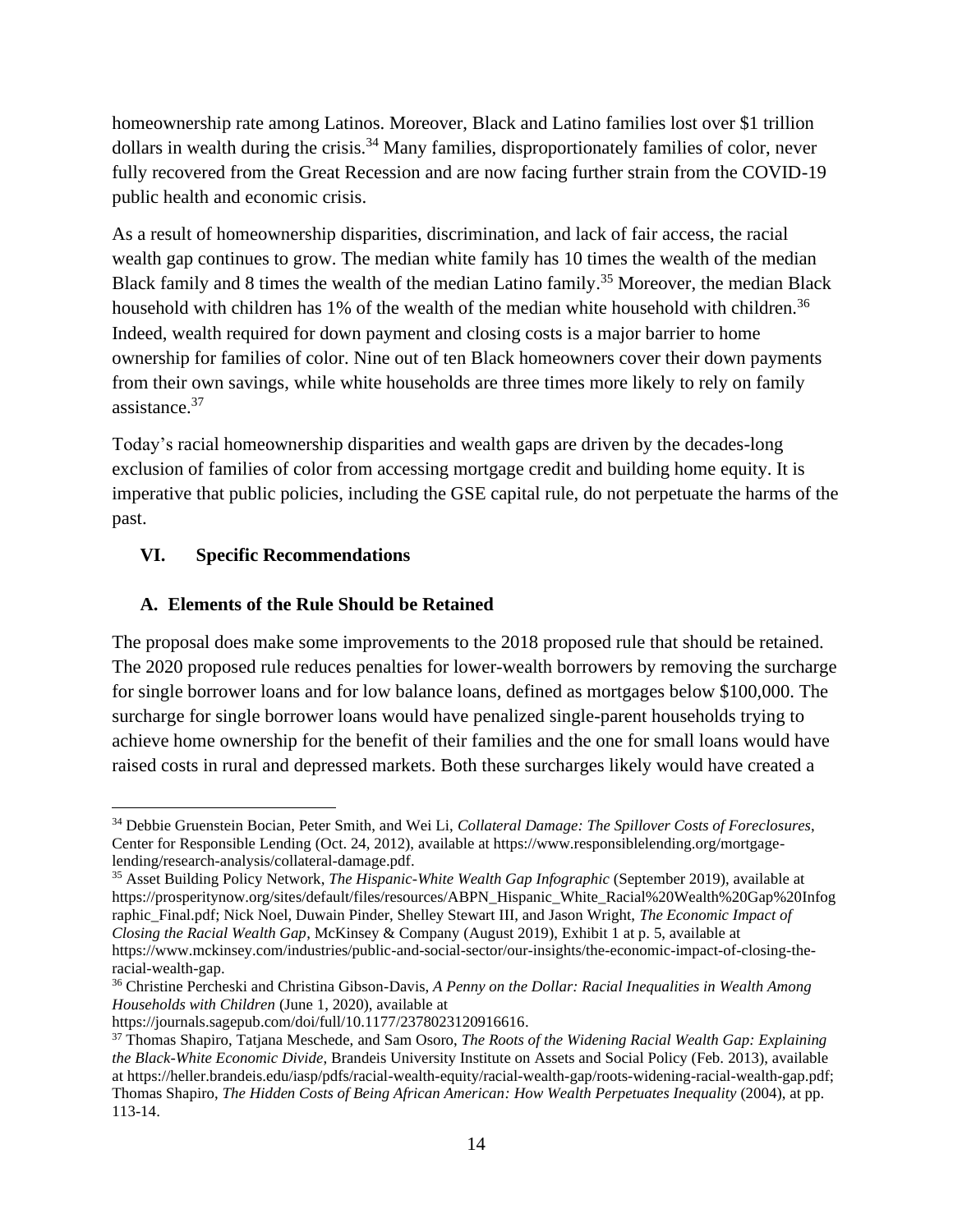disparate impact based on race and sex. Analysis from our 2018 comment demonstrated that these additional costs were unjustified, as they overstated stress losses and raised credit risk capital and costs beyond what is necessary.<sup>38</sup>

The proposal dampens the pro-cyclicality of the 2018 proposal's use of mark-to-market LTVs (MTMLTV) for risk-based capital to some degree. The proposed rule retains the 2018 proposal's approach to using updated home values to establish the MTMLTV of single-family mortgage exposures, which may cause significant variability in determining capital requirements – resulting in potentially too little capital at the peak of the cycle while likely necessitating substantially higher capital requirements at the trough of the cycle. The proposed rule reduces the procyclicality of the 2018 proposal by including a countercyclical adjustment that would take effect if house prices are more than 5% greater or less than an inflation-adjusted long-term trend. This is a helpful approach, although we believe FHFA should undertake more dynamic analysis of it. As discussed in Urban Institute's paper, FHFA could consider a wider and asymmetric collar.<sup>39</sup> Additionally, FHFA should factor in home price volatility across the country and consider regionalizing the countercyclical adjustments.<sup>40</sup>

Similar to the 2018 rule's going concern buffer, the proposed rule's 75 basis point stress capital buffer is reasonably sized, funding one to two years of purchases, and correctly risk invariant. (While we do not support the existence of the other buffers, we do support the fact that they are also risk-invariant.) The proposal improves on the 2018 proposal by indicating that if capital falls below required buffer amounts, the GSEs do not violate the capital rules but instead are prohibited from making capital distributions or bonus payments. However, this is only a marginal improvement since the GSEs will want to be able to pay dividends and bonuses. Lastly, we agree with moving from a 30-day delinquency to a 60-day delinquency measure on determining credit risk capital requirements since many low-wealth families will have occasional 30-day delinquencies, yet not default.

Finally, as discussed in section IV.A., we appreciate FHFA's attempt to provide a more level application of capital requirements across risk levels. However, the combination of excessive overall capital requirements, so that there is no actual reduction in capital requirements for loans considered higher risk, $^{41}$  and a low-risk minimum that is too high, would result in net increases in costs for lower-wealth families.

<sup>38</sup> Enterprise Regulatory Capital Framework, Comment Letter to FHFA from Center for Responsible Lending (November 2018), available a[t https://www.responsiblelending.org/research-publication/comments-enterprise](https://www.responsiblelending.org/research-publication/comments-enterprise-capital-requirements-fhfa-rin-2590-aa95)[capital-requirements-fhfa-rin-2590-aa95.](https://www.responsiblelending.org/research-publication/comments-enterprise-capital-requirements-fhfa-rin-2590-aa95)

<sup>39</sup> Edward Golding, Laurie Goodman and Jun Zhu, *Analysis of the Proposed 2020 FHFA Rule on Enterprise Capital*, Urban Institute (August 2020), at p. 18, available at

[https://www.urban.org/sites/default/files/publication/102779/analysis-of-the-proposed-2020-rule-on-enterprise](https://www.urban.org/sites/default/files/publication/102779/analysis-of-the-proposed-2020-rule-on-enterprise-capital_1.pdf)[capital\\_1.pdf.](https://www.urban.org/sites/default/files/publication/102779/analysis-of-the-proposed-2020-rule-on-enterprise-capital_1.pdf)

<sup>40</sup> Jim Parrott, Bob Ryan and Mark Zandi, *FHFA's Capital Rule is a Step Backward*, at p. 7 (July 2020), available at [https://www.urban.org/sites/default/files/publication/102595/fhfa-capital-rule-is-a-step-backward\\_0.pdf.](https://www.urban.org/sites/default/files/publication/102595/fhfa-capital-rule-is-a-step-backward_0.pdf)

<sup>41</sup> *See* Enterprise Regulatory Capital Framework, Comment Letter to FHFA from Andrew Davidson & Co., at 10 (August 2020).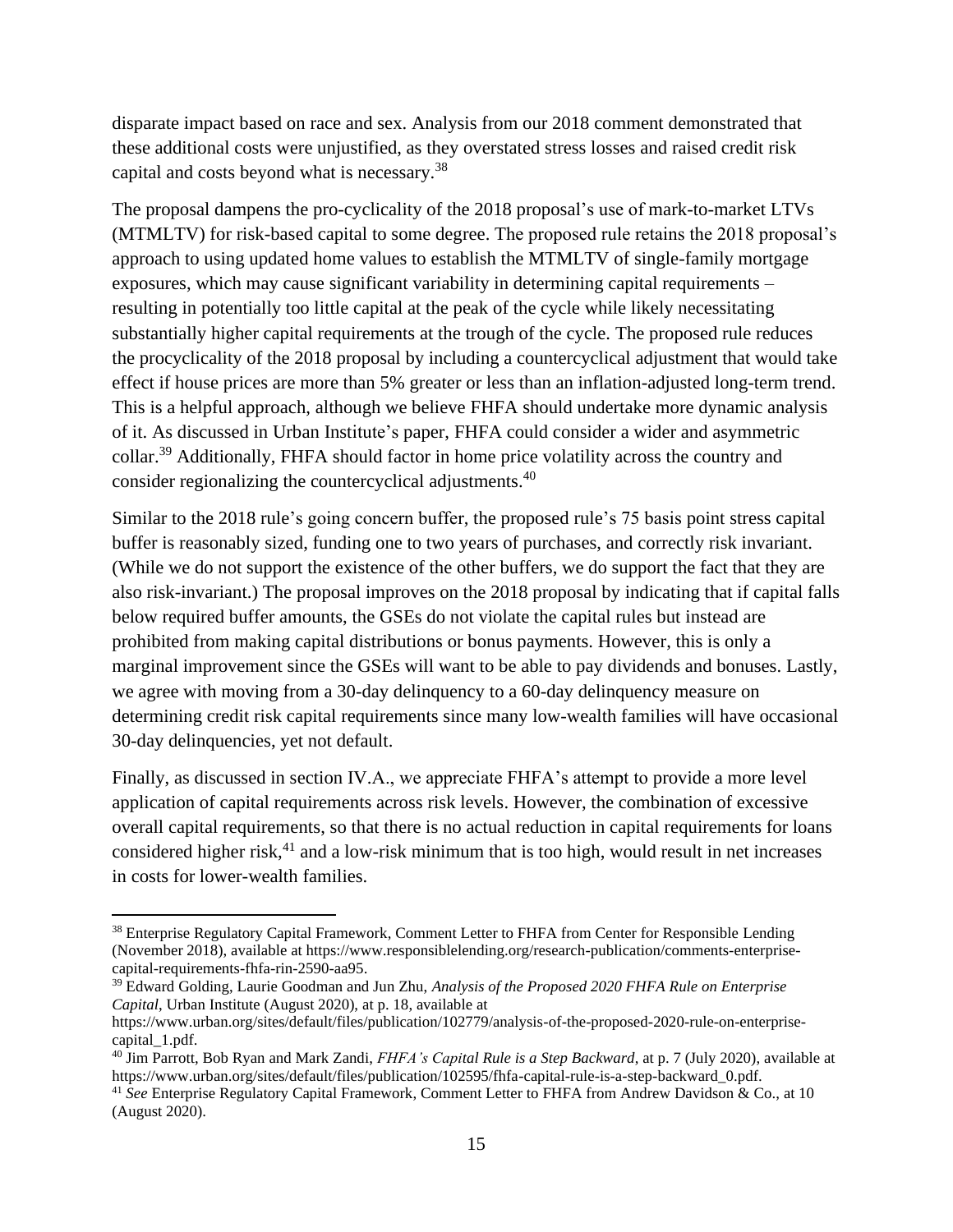## **B. FHFA Should Count a Portion of Guarantee Fee Revenue as Capital for Risk-based Capital Requirements**

Capital requirements should take into account ongoing GSE guarantee fee revenues, which were proven to provide reliable and substantial loss absorbing capacity in the 2008 financial crisis. During this period, fully 92% of GSE borrowers stayed current on their loans. Guarantee fees provide offsetting revenues that the GSEs earn and provide loss coverage, preserving capital levels, so logically they should count toward capital requirements.<sup>42</sup> If it were true that revenues have no impact on required capital, then it would follow that the same amount of paid-in capital should be required if guarantee fees were 5 basis points or 500 basis points; clearly, the higher guarantee fees would protect the paid-in capital from having to cover losses more than the lower fees.

Two examples of uses of guarantee fees that do count toward capital demonstrate why guarantee fees themselves should count. First, guarantee fee income used to purchase loss protection through CRT transactions appropriately reduces paid-in capital requirements, while guarantee fees directly available to cover losses do not. Second, if the GSEs created and sold interest-only (IO) strips of guarantee fee revenue, the proceeds would count toward capital (although given the GSEs would have transferred the prepayment risk to investors, if they kept their guarantee fee revenues and retained this risk they would need to discount the amount that counts as capital). Ignoring these fees in capital calculations encourages the GSEs to create IO securities and bear deadweight transaction costs.

As a result of the economic reality that revenues cover losses before capital does, bank capital requirements recognize revenue through the Dodd-Frank stress tests, as do the GSEs' stress tests. The significance of these revenues is clear from the GSEs' most recent stress tests. According to the August 15, 2019 annual Dodd-Frank Act Stress Tests, using roughly the same "severely adverse scenario" that banks use, the combined GSEs showed two losses: \$18 billion and \$43 billion, depending on the open question of whether the GSEs would need to create allowances related to their deferred tax assets or not.<sup>43</sup> Assuming they would have to, these losses would still constitute less than 1% of total GSE assets. As Don Layton points out, the \$243 billion proposed capital requirement appears excessive in light of these stress tests that do factor in revenues: 13.5 times greater than the calculated loss using the \$18 billion loss, and 5.6 times greater when using the \$43 billion figure.<sup>44</sup>

<sup>42</sup> *See* Enterprise Regulatory Capital Framework, Comment Letter to FHFA from Mike Molesky, available at [https://www.fhfa.gov//SupervisionRegulation/Rules/Pages/Comment-Detail.aspx?CommentId=15587,](https://www.fhfa.gov/SupervisionRegulation/Rules/Pages/Comment-Detail.aspx?CommentId=15587) for a discussion of the importance of considering revenues in setting capital requirements, as well as the importance of better-performing vintages of seasoned loans to offset losses from high-loss years.

<sup>43</sup> *See* FHFA, *Dodd-Frank Act Stress Test Results, Severely Adverse Scenario* (August 15, 2019) at pp. 6-8, available a[t https://www.fhfa.gov/AboutUs/Reports/ReportDocuments/2019\\_DFAST\\_Severely-Adverse-Scenario.pdf.](https://www.fhfa.gov/AboutUs/Reports/ReportDocuments/2019_DFAST_Severely-Adverse-Scenario.pdf)

<sup>44</sup> Don Layton, *The New Proposed Capital Rule for Freddie Mac & Fannie Mae: Ten Quick Reactions*, Joint Center for Housing Studies of Harvard University (May 22, 2020), available at [https://www.jchs.harvard.edu/blog/the-new-](https://www.jchs.harvard.edu/blog/the-new-proposed-capital-rule-for-freddie-mac-fannie-mae-ten-quick-reactions/)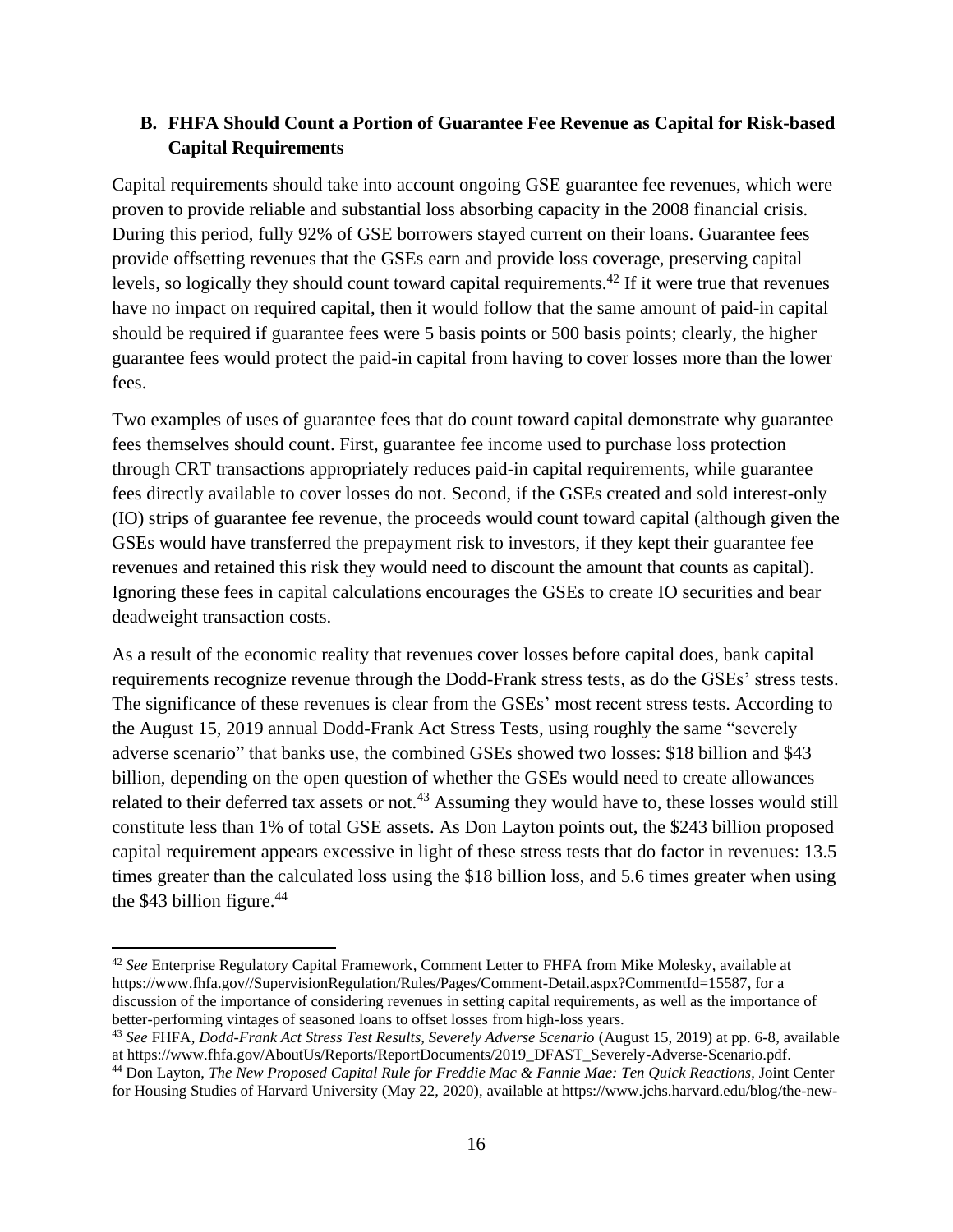The fact that capital levels were insufficient before the crisis led to guarantee fees that were underpriced and therefore significantly inadequate to cover losses. Counting revenues as the current stress tests do demonstrates the protection that adequately priced guarantee fees provide.

At minimum, two- or three-years' worth of future guarantee fees (consisting of less than half the average life of a mortgage), less general and administrative expenses, should count toward capital requirements.

## **C. FHFA Should Treat Properly Discounted CRT as a Component of Required Credit Risk Capital**

In FHFA's risk-based capital proposal, it first calculates the total amount of underlying credit risk capital required for a given book of business. Second, it considers the effectiveness of any CRT and mortgage insurance in transferring risk and the need to "haircut" the benefits for risk exposures retained, such as counterparty risk, length of coverage, and attachment/detachment points. Through this analysis it determines the net benefit of this transfer of risk, which can be thought of as an equity-equivalent form of capital. Third, FHFA subtracts this reduced CRT and MI coverage from the amount of underlying credit risk capital required to arrive at the final amount of required credit risk capital. Fourth, it includes additional capital requirements for operational risk, market risk, and buffers, to arrive at the total risk-based capital required.

We suggest an alternative way to handle CRT and credit risk capital that would come to the exact same substantive result in a more transparent way. Total mortgage credit risk capital would be established by the first step. Then FHFA would consider properly haircut CRT and MI as a *component of* capital rather than a *reduction in the amount of credit risk capital required*. As a result of this approach, the nominal amount of required credit risk capital would be higher than in FHFA's proposed rule by the amount of permitted CRT and MI coverage, but the amount of paid-in capital required would not change.

Such an approach would more transparently communicate the amount of risk the GSEs are taking and how the GSEs will address this risk. Since the proposed rule does not take this approach, its comparisons of the credit risk requirements of the GSEs and banks are not apples to apples, because it compares post-CRT exposure by the GSEs with pre-CRT exposure by the banks, which largely do not use CRT.

In addition, FHFA should provide more credit to CRT than it does in the proposed rule. While FHFA is correct that CRT is not as effective as equity in absorbing losses, as CRT is limited to a particular vintage while equity is not, the proposed rule provides too little credit for CRT. In particular, it should not require a 10% minimum level of capital even for catastrophic exposure, which it appropriately does not require for exposure without CRT, and the leverage ratio should be much lower, serving as a backstop to the risk-based capital requirement and not as a substitute

[proposed-capital-rule-for-freddie-mac-fannie-mae-ten-quick-reactions/.](https://www.jchs.harvard.edu/blog/the-new-proposed-capital-rule-for-freddie-mac-fannie-mae-ten-quick-reactions/) The stress tests measure losses over a ninequarter period.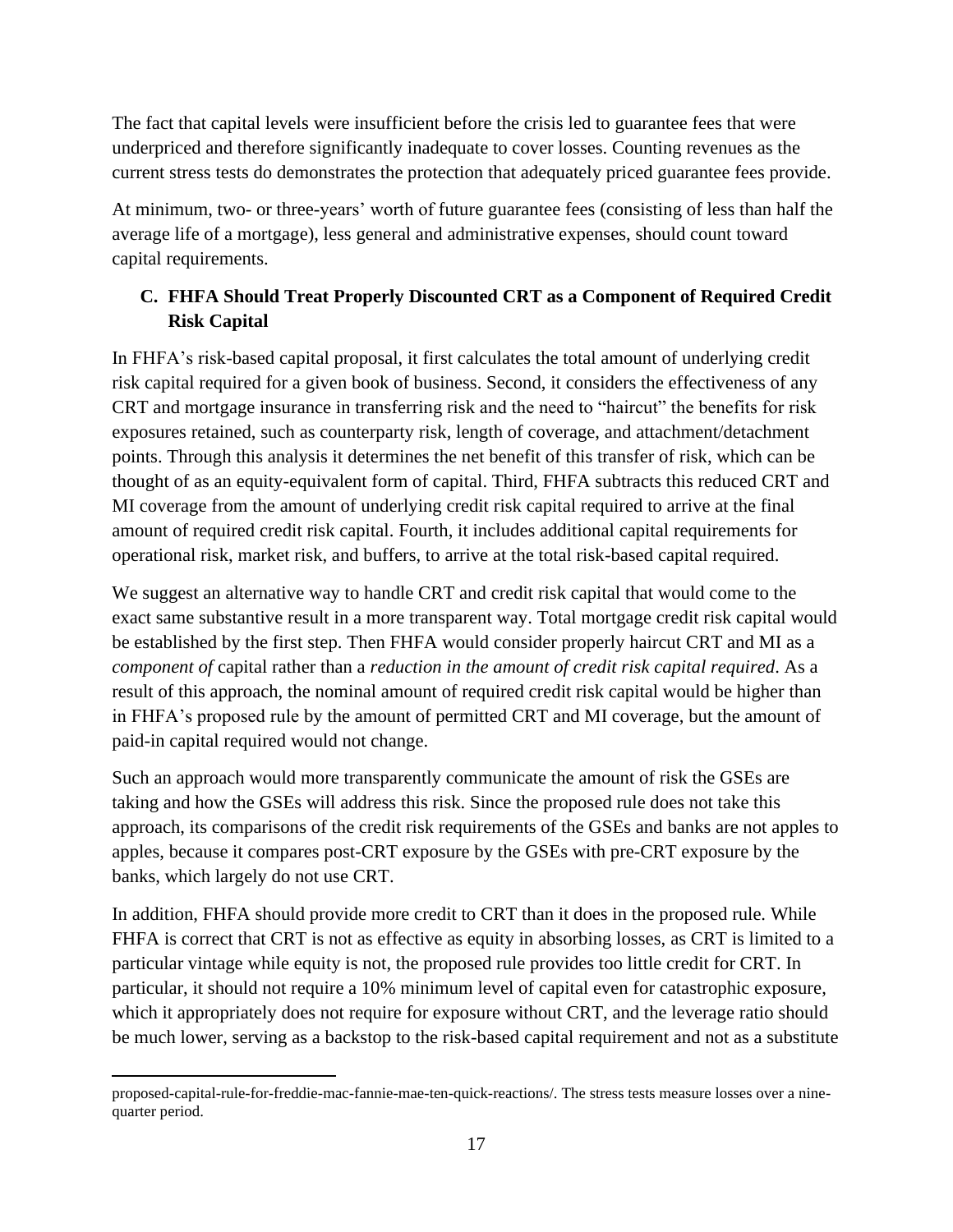for it. FHFA's analysis of the September 30, 2019 single-family book demonstrates that the GSEs would have received \$27 billion of capital relief under the 2018 proposed rule, and \$11 billion under the current proposal.<sup>45</sup> Limiting the GSEs' ability to utilize CRT to reduce capital requirements is likely to increase capital costs and lead to further increases in guarantee fees. Moreover, the likely application of FHFA's approach to CRT to PMIERS would also further perpetuate risk-based pricing and substantially increase the cost of mortgage insurance, required for lower-wealth families, which are disproportionately families of color.

# **D. The Proposed Rule Should Eliminate the Punitive Stability Capital Buffer and the Countercyclical Capital Buffer**

As discussed in section VI.D., the stability buffer is punitive and runs counter to the GSEs' countercyclical mission. It should be eliminated. Further, rather than impose a countercyclical capital buffer category through rulemaking, as described in the 2018 proposed rule, FHFA has sufficient authority under the Safety and Soundness Act, by order or regulation, to increase riskbased and leverage capital requirements as needed, negating the need to impose a specific countercyclical buffer.

# **E. FHFA Should Lower the Leverage Ratio to the Alternative Proposal from the 2018 Proposed Rule of 1.5% for Trust Assets and 4% for Retained Portfolio**

As discussed, the high and binding leverage ratio of the proposed rule would increase costs needlessly. The requirement is taken from bank capital requirements and, as described in section III, based on the false premise that the GSEs act like banks. Additionally, based on the current governing statute, guarantee fees and CRT cannot count toward the leverage ratio. FHFA should take this into account by reducing the leverage ratio to serve as a backstop covering possible misestimation or modeling error in the risk-based capital requirement.

Rather than a flat 2.5% leverage requirement supplemented by a 1.5% buffer, FHFA should eliminate the buffer and adopt a 1.5% requirement for trust assets and 4% for retained portfolio assets where the GSEs in fact act more like banks. This proposal was an alternative presented in the 2018 rule.

# **F. FHFA Should Regulate the GSEs as Utilities**

While we recognize that utility regulation is outside the scope of the proposed rule, it is a contemporaneous decision FHFA must make in working to release the GSEs from conservatorship and, along with the level of required capital imposed by FHFA through its capital rule, will help determine the level of guarantee fees through the permitted return on equity.

Outside of conservatorship the GSEs should be regulated as utilities by limiting their overall return on equity to a target band sufficient to attract the necessary private investment capital; to

<sup>45</sup> 85 Fed. Reg. at 39349 (Table 26).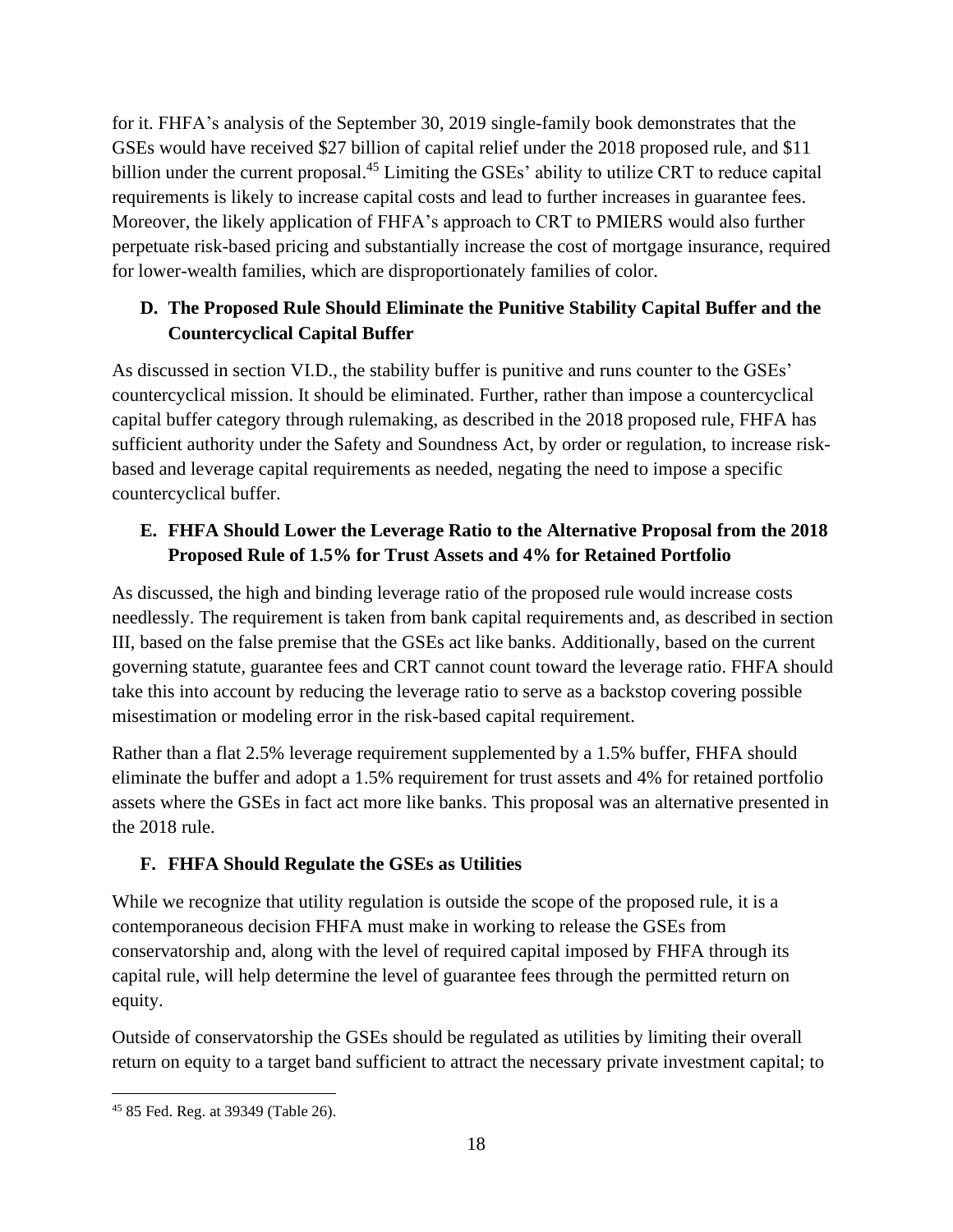the same functional effect, FHFA could retain the ability to control guarantee fees out of conservatorship. This idea is broadly supported. <sup>46</sup> In conservatorship, FHFA determines the assumed return on its required implicit capital, currently based on the 2018 proposed capital rule. Out of conservatorship, FHFA and Treasury should establish retention of this authority in the documents that release the GSEs from conservatorship.

Under an approach similar to the regulation of electric utility companies, FHFA would limit the rate of return that the GSES can earn, ensuring that its return on equity is neither too high, which unnecessarily harms borrowers, nor too low, which threatens the GSEs' safety and soundness through a race to the bottom. Given the fact that the GSEs are a duopoly with significant economies of scale and advantages provided by the government, and that they provide essential services to the country, they should not be permitted to maximize returns, just as utility companies should not be permitted to gouge customers on the price of electricity. In both cases, the regulator would permit investors earn a "fair" return given the risks they are taking on, but not an excessive one. By contrast, the GSEs' returns on equity generally exceeded 20% from 1992 until the financial crisis, leading them to take on excessive risk.

Indeed, duopolies are rarely stable. One of two outcomes is most likely at any particular time: 1) there will be downward pressure to cut prices to earn market share, threatening each entities' safety and soundness, or 2) there will be upward pressure through implicit collusion by the two entities to raise consumer prices to an unnecessarily high level. Utility regulation protects against both risks.

If the GSEs were regulated as utilities, investors would recognize that the GSEs' current low-risk business model would continue and view GSEs as value stocks with sustainable dividend capacity, requiring lower ROEs. In contrast, removing controls on GSE returns on equity would lead to less pooling of risk among borrowers, more segmented risk-based pricing, more risktaking to maximize returns, higher prices for America's homebuyers as the GSEs exploit their

<sup>46</sup> See Eric Stein and Bob Ryan, *Treat the GSEs as Utilities*, Center for Responsible Lending (March 2020), available at [https://www.responsiblelending.org/sites/default/files/nodes/files/research-publication/crl-gse-utilities](https://www.responsiblelending.org/sites/default/files/nodes/files/research-publication/crl-gse-utilities-report-mar2020.pdf)[report-mar2020.pdf;](https://www.responsiblelending.org/sites/default/files/nodes/files/research-publication/crl-gse-utilities-report-mar2020.pdf) Richard Cooperstein, Ken Fears, and Susan Wachter, *Working Paper: A Vision for Enduring Housing Finance Reform*, The National Association of REALTORS®, (February 7, 2019) at pp. 22–29, available at https://www.nar.realtor/sites/default/files/documents/2019-Working-Paper-A-Vision-For-Enduring-Housing-Finance-Reform.pdf; Don Layton, *Why is the Administration not Talking About Utility-Style Regulation of G-fees?*, Joint Center for Housing Studies of Harvard University (July 16, 2019), available at

[https://www.jchs.harvard.edu/blog/why-is-the-administration-not-talking-about-utility-style-regulation-of-g-fees/;](https://www.jchs.harvard.edu/blog/why-is-the-administration-not-talking-about-utility-style-regulation-of-g-fees/) *Treasury Secretary Paulson on the Role of the GSEs in Supporting the Housing Recovery*, at p. 8 (January 7, 2009), available at [https://www.economicclub.org/sites/default/files/transcripts/paulson\\_transcript%20JF%20Revision.pdf](https://www.economicclub.org/sites/default/files/transcripts/paulson_transcript%20JF%20Revision.pdf) ("[E]stablishing a public utility-like mortgage credit guarantor could be the best way to resolve the inherent conflict between public purpose and private gain. Under a utility model, Congress would replace Fannie Mae and Freddie Mac with one or two private-sector entities. The entities would purchase and securitize mortgages with a credit guarantee backed by the federal government and would not have investment portfolios. These entities would be privately owned, but governed by a rate-setting commission that would establish a targeted rate of return, thereby addressing the inherent conflicts between private ownership and public purpose that are unresolved in the current GSE structure.").